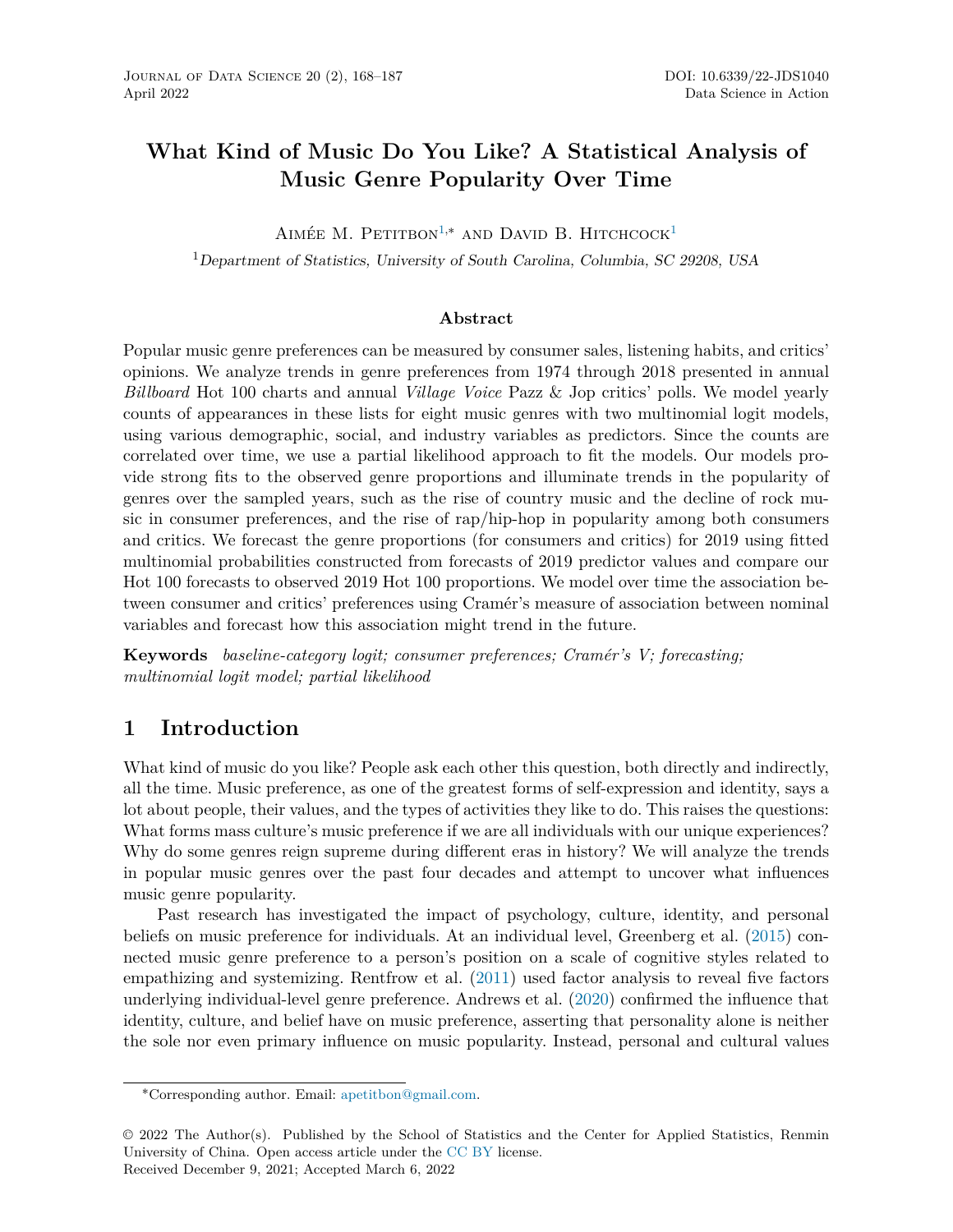impact music preference and music use significantly alongside personality and other factors. North and Hargreaves ([2007](#page-18-1)) gave evidence that an individual's political and social beliefs influence musical preference (Andrews et al., [2020\)](#page-17-0), using Hofstede's model (Hofstede, [2001\)](#page-18-2) to assess whether preferences for music genres can be viewed analogously as a consumer preference (Andrews et al., [2020\)](#page-17-0). Our analysis will focus on cultural, societal, and demographic factors that influence genre preference across a national culture, rather than on an individual level.

Understanding music preference helps music labels and publishing companies create a viable market for music sales. Genres, though an imperfect system, are a way to classify music and artists via a subjective measure of what certain music patterns sound like, aiming to group similar patterns of audio, instruments, and rhythms with each other. While there is a general consensus about which songs belong to certain genres, some songs may belong to multiple genres, and perceptions of genres themselves can vary depending on the listener. Music preference is a naturally inexact concept, and predefined genres tend to constrict the fluidity of music preference. Yet in the absence of any widely accepted measurement for music preference (Vlegels and Lievens, [2017\)](#page-19-1), genre is commonly understood enough to be interpreted readily across wide audiences, making genres preferable to alternative categorization such as artist preference. Silver et al. ([2016\)](#page-19-2) suggested that genre designations are ideal because they allow musicians to construct their public images based on the generally acknowledged perceived genres and their associated cultural values. Some interesting work has been done in machine learning to automate genre classification. Jain et al. [\(2021\)](#page-18-3) proposed a convolutional neural network algorithm to classify music genres based on timbral features. See Jain et al. [\(2021](#page-18-3)) for numerous relevant references on music genre classifiers.

Music sales and distribution are important for the recording industry and permit music ranking and popularity measures, such as the *Billboard* Hot 100 and *Village Voice* Pazz & Jop critics' poll, both used in our analysis. We will analyze which variables affect genre preference, examining economic and cultural factors measured on the population and measures of technological advances in recorded formats.

We measured music popularity by genre over time using two authoritative records of the annual preferences of the general population and critics' opinions. The *Billboard* Hot 100 rankings measured the popularity of genres among the general public, while *The Village Voice*'s Pazz & Jop poll rankings measured genre preferences among critics. Spivack et al. [\(2019\)](#page-19-3) defined the *Billboard* Hot 100 rankings, which chart the top singles in the United States based on record sales, radio airtime, and online streaming (Spivack et al., [2019](#page-19-3)) as "the industry standard by which the popularity of contemporary music is measured." *Billboard* publishes Hot 100 rankings both weekly and annually; in our study, we used the annual Hot 100 data. Data from the *Billboard* Hot 100 have been analyzed previously using statistical models. Bradlow and Fader [\(2001](#page-17-1)) used a generalized gamma curve to model the trajectories of songs from 1993 as their weekly Hot 100 chart positions rose and declined over time. Unlike our analysis, this article did not address genre popularity over time.

The *Village Voice* Pazz & Jop poll (its name a cheeky spoonerism of *Jazz & Pop*) was a critics' opinion poll spearheaded by renowned rock critic Robert Christgau, who established the *Voice* as the "preeminent music writers' paper" (Powers, [2013\)](#page-18-4), which (after an initial poll in 1971) in 1974 began annual rankings of top albums based on numerically weighted selections by a panel of critics; the poll added more ranking categories, such as singles rankings in 1979, as new recorded media developed. Christgau also incorporated more women and black writers into his critic pool, increasing the range of perspectives and genres included in rock criticism (Powers, [2013](#page-18-4)).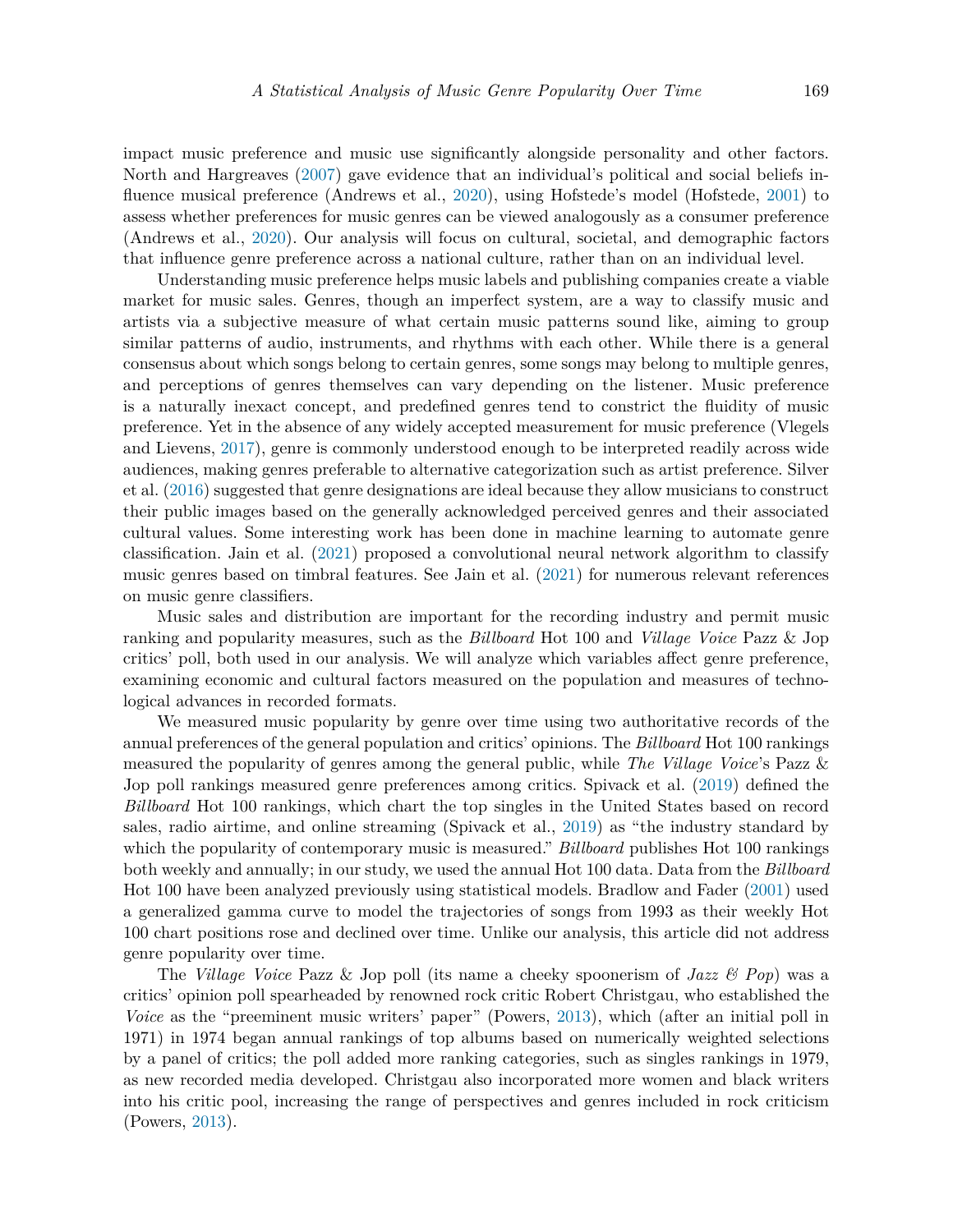While the Hot 100 lists include only singles, the Pazz & Jop lists include albums throughout their timespan. Commentators such as Robins [\(2020](#page-19-4)) note the recent decline of the album as an artistic influence, which Hyden ([2018\)](#page-18-5) associates with both the decline of Rock as a genre and the newfound popularity of streaming-service playlists. While albums may no longer be as important commercially as they were in previous decades, they are still considered "cultural benchmarks" and "reliable indicator[s] of what's happening in pop culture at this very moment" (Hyden, [2018](#page-18-5), p. 49). Furthermore, during much of the time period covered in our analysis, albums were "signposts for when cultural movements rose to prominence and . . . crested" (Hyden, [2018,](#page-18-5) p. 50), making their inclusion invaluable in our analysis of genre trends over time.

In the early years of the poll, a perspective later derided as Rockism, which championed the preservation of values inherent to Rock — the iconic genre — dominated critics' opinions. Sanneh ([2004\)](#page-19-5), in an influential article, espoused a counterpart movement that became known as Poptimism, which held that stars of genres such as Pop, Rap, and R&B were as worthy of critical approbation as artists in the theretofore more "authentic" genres, like Rock and Folk (Harvilla, [2017](#page-18-6)). This movement became de rigeur in critical circles throughout the 2000s and 2010s, as artists such as Justin Timberlake, Beyoncé, Kanye West, and Taylor Swift converted popular fame into critical acclaim. Richards ([2015\)](#page-19-6) and Harvilla ([2017\)](#page-18-6) noted some degree of backlash against Poptimism, suggesting that it led to the celebration of shallower art. However, Hyden [\(2018](#page-18-5)) and critic Jon Caramanica (Harvilla, [2017\)](#page-18-6) attribute the end of Rock's dominance and Rockism to the waning influence of rock radio and the explosion of streaming formats, whose algorithm-based playlists push listeners toward famous pop stars. The decline of the Rock genre in consumer and critical appeal will be one of the themes we will investigate in our analyses.

### **2 Data and Variables**

We collected the annual *Billboard* Hot 100 Singles data for the years 1974 through 2018 (as well as 2019 data which we used to validate model forecasts). For the Pazz & Jop poll, we recorded the top 20 albums and top 20 singles (including tied rankings) for years 1974 through 2018. Since the Pazz & Jop poll was produced each year from 1974 to 2018, we defined 1974 to 2018 as the timeframe of our data set, a time period which encompasses much of the history of rock music and serious critical coverage of popular music.

For each year, we counted the number of appearances in the Hot 100 ranking and the Pazz & Jop poll for each of eight genres (ignoring the artist and song title once the genre was determined since our interest was only in tracking genre popularity). The Pazz & Jop singles and albums counts were combined by year, resulting in genre counts that were the total number of appearances for each genre in the top 20 singles and top 20 albums for each year. We used only the top 20 for consistency across years since the early polls only listed 20 entries for albums and for singles, though no singles were ranked in the Pazz & Jop poll until 1979, so the first five years had lower total genre counts than the remaining years.

The genre assignments were adapted from an impressive project by The DataFace (Beck-with, [2016\)](#page-17-2), a data visualization agency, which used the Spotify API and web searches to categorize the songs into genres. While about 79% of genres for songs in their data set came from the Spotify API, Beckwith [\(2016\)](#page-17-2) used a two-step process to recategorize the genres according to their study's specifications of sixteen genres. Beckwith acknowledged their analysis and assignment methodology was imperfect since Spotify assigns multiple genres at the artist level, not by song, and that their study simplified this by giving each artist the same genre regardless of song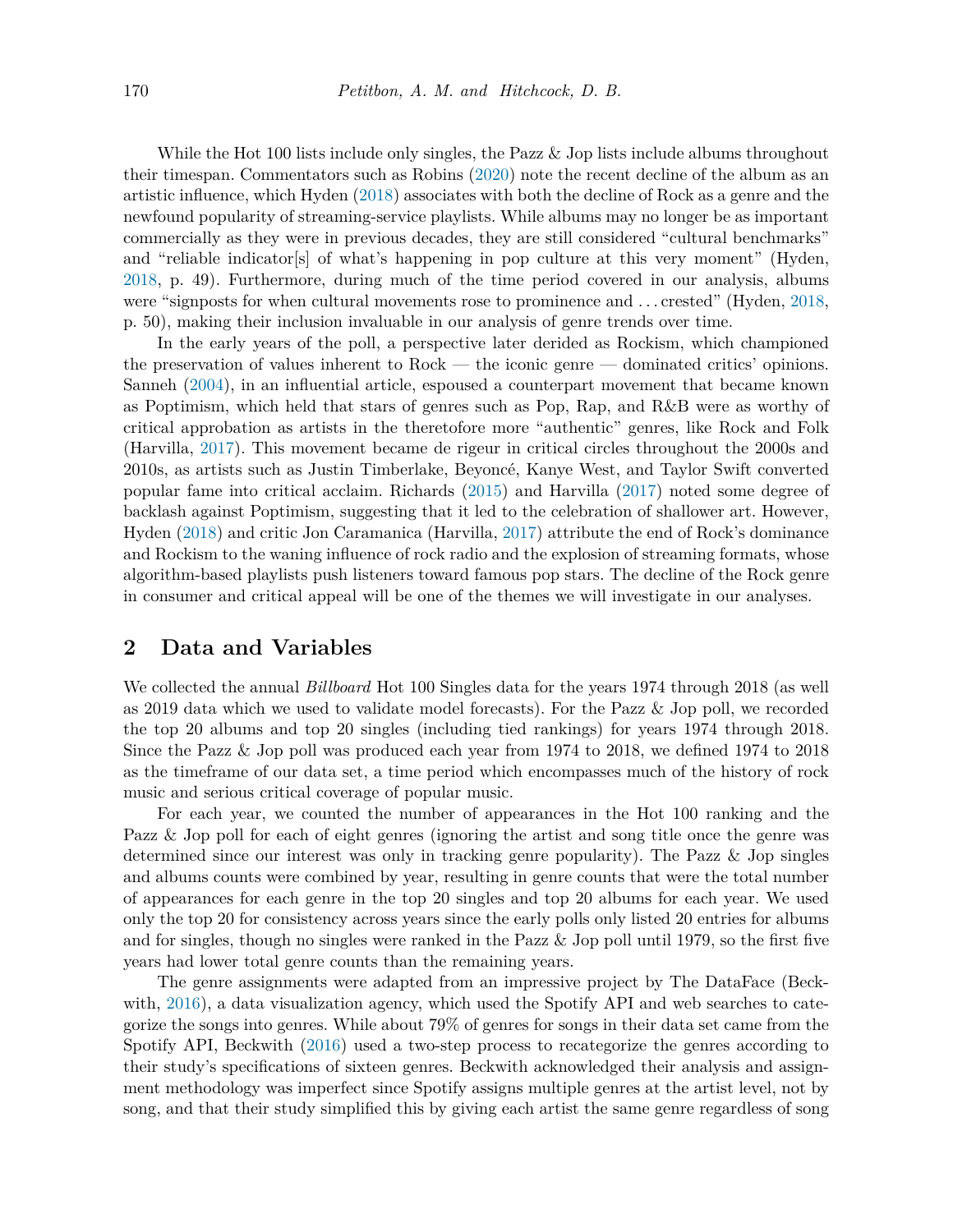or album. Note that a small number of genres assigned by The DataFace were not appropriate based on consensus and authoritative judgment, which reflected their explanation of the blanket artist/genre assignment approach. In certain cases, artists clearly changed genres in their careers; for example, Taylor Swift switched from Country to Pop and Bruce Springsteen moved back and forth between Folk and Rock during his career. With our discretion, for these and other artists, we manually adjusted the genre assignments in the Hot 100 and Pazz & Jop data sets to reflect such genre shifts and to ensure consistency of results across both data sets. This genre review was necessarily subjective, but almost certainly resulted in more accurate genre designations in the cases where corrections were made. We assigned genres for all Pazz & Jop entries and for the Hot 100 entries after mid-2016, maintaining consistency with the DataFace designations where possible. Some singles and albums were not listed in the DataFace data and required web searches to assign an appropriate genre.

Note that the original DataFace source categorized songs into sixteen unique genres. To reduce the complexity of the multinomial response variable, we collapsed the sixteen genres into eight by combining similar genres and creating an "Other" category. Similar genres (R&B and Soul; Pop Standards and Pop; Rock & Roll, Rock, Punk, and Metal) were combined. In the "Other" category, we placed genres which had lower counts, such as Latin, Blues, Jazz, and Ska/Reggae/Dancehall. Most of these genres in the "Other" category shared the unifying characteristic of originating within a specific American ethnic community (or being imported from a foreign culture) and retaining a following that was relatively limited to a subculture rather than ever attaining hegemony in American culture.

Tables [1](#page-4-0) and [2](#page-4-1) show the counts for the eight genres for a selection of the sampled years for the Hot 100 data and Pazz & Jop data, respectively. For example, the first row in Table [1](#page-4-0) shows that during 1974, the total number of Country songs in the Hot 100 list was 10, the number of Folk songs was 11, and so on. The first row of Table [2](#page-4-1) indicates that during 1974, the number of Country albums in the top 20 was 2, the number of Folk albums was 4, and so on. (Recall that the first five years of the Pazz & Jop list included only albums, not singles.) Genre count tables for all years (1974-2018) for the Hot 100 and Pazz & Jop data, as well as raw data files with singles and albums and their genre assignments, can be found in the Supplementary Material.

We considered candidate predictors (each measured annually) that were economic, demographic, and technological factors that may influence music genre popularity over time in the United States from 1974 to 2018. Note that we considered lag-1 versions of some predictors as well, in case the predictor's effect on the genre counts is delayed by one year.

While our models are exploratory in nature, there are several related studies that have investigated the effects on music consumption and genre preference of variables similar to those we consider in our models. Liu et al. [\(2018](#page-18-7)), one of the few articles other than ours to assess music genre tastes at the country level, measured genre preferences as well as album and artist preferences across countries. Similar to us, Liu et al. [\(2018](#page-18-7)) used GDP per capita as a proxy for economic status although they did not find a significant economic effect on genre preferences at the country level. The factors in their models were "based on several prominent theories in sociology and psychology (Bourdieu's class theory, Social identity theory and Hofstede's cultural dimension theory)," (Liu et al., [2018,](#page-18-7) p. 5). Unlike ours, their study compared different countries cross-sectionally rather than one country's genre preferences over time. Woolhouse and Bansal [\(2013](#page-19-7)) also analyzed country-level economic variables, such as unemployment rate, which had a significant effect on music consumption. The analysis of Bryson ([1996\)](#page-17-3) related political tolerance to music genre tolerance similarly to the political ideology factor in our models, although their analysis was on the individual level rather than the country level.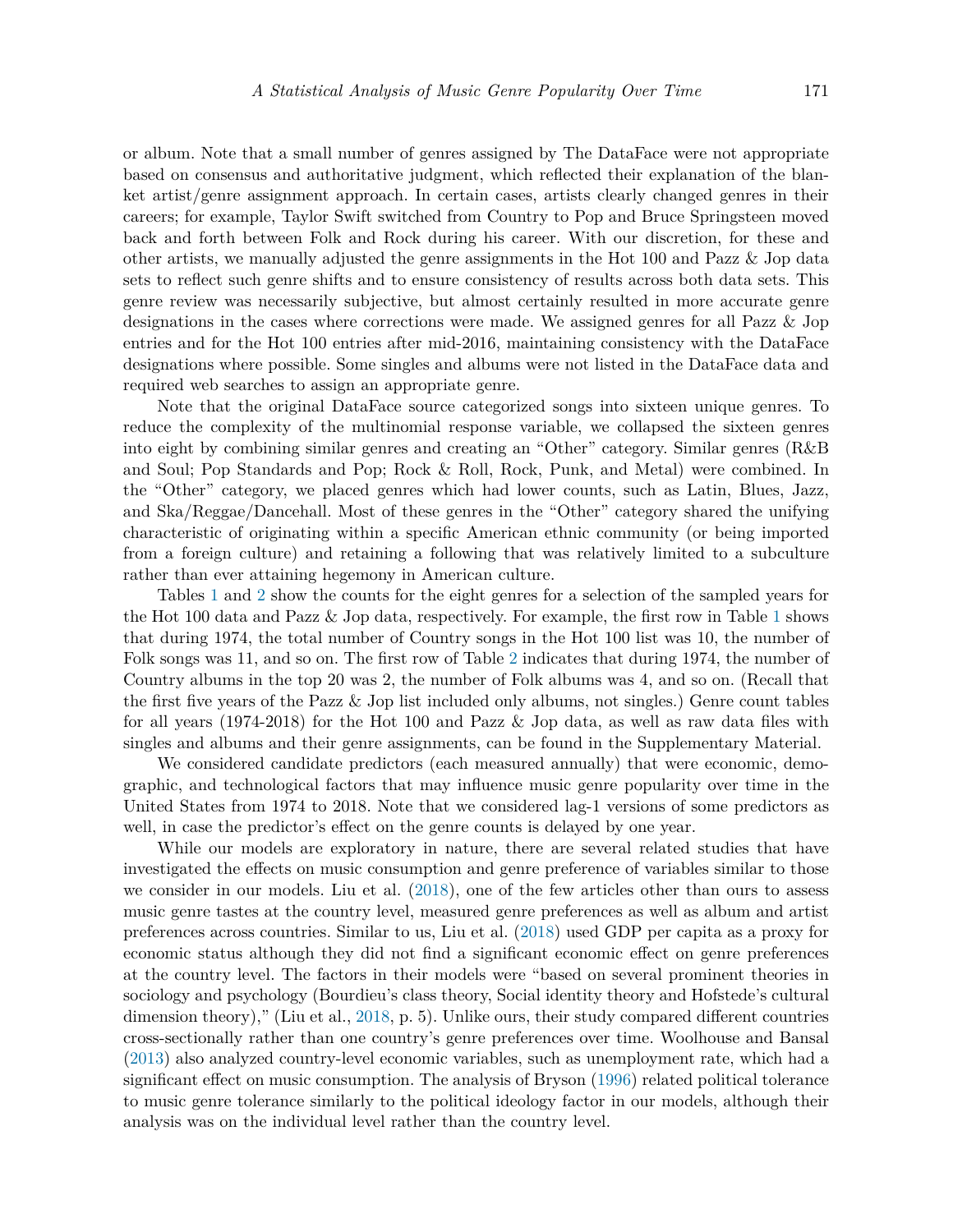| Genre Counts for Hot 100 data, Selected Years |                |                  |                |     |                                                 |      |               |       |  |
|-----------------------------------------------|----------------|------------------|----------------|-----|-------------------------------------------------|------|---------------|-------|--|
| Year                                          | Country        | Folk             | Elec           | Pop | $\mathrm{Rap}/\mathrm{Hip}\text{-}\mathrm{Hop}$ | Rock | <b>RBSoul</b> | Other |  |
| 1974                                          | 10             | 11               | 1              | 11  | 0                                               | 30   | 34            | 3     |  |
| 1975                                          | 5              | 8                |                |     | $\mathbf{0}$                                    | 46   | 30            |       |  |
| 1976                                          | 3              | 2                |                | 9   | $\mathbf{0}$                                    | 44   | 39            |       |  |
| 1977                                          | 3              | 5                | 0              | 17  | $\mathbf{\Omega}$                               | 49   | 24            |       |  |
| 1978                                          | 5              | 6                | 2              | 8   |                                                 | 49   | 28            |       |  |
| 1979                                          | 6              | 3                | 5              | 8   |                                                 | 43   | 34            |       |  |
| 1980                                          | 10             | 6                | 0              | 8   | $\mathbf{\Omega}$                               | 51   | 24            |       |  |
| 1981                                          | 16             | 6                | 3              | 9   |                                                 | 48   | 15            |       |  |
| 1982                                          | 9              | 4                | 2              | 4   | $\mathbf{\Omega}$                               | 64   | 16            |       |  |
| 1983                                          | 2              |                  |                | 13  | $\theta$                                        | 67   | 13            |       |  |
| 1984                                          | $\overline{2}$ |                  | $\overline{2}$ | 16  | $\mathbf{0}$                                    | 56   | 23            |       |  |
| 1985                                          | $\theta$       | $\left( \right)$ | 3              | 15  | $\mathbf{0}$                                    | 57   | 24            |       |  |
|                                               |                |                  |                |     |                                                 |      |               |       |  |
| 2017                                          | 6              |                  | 9              | 37  | 38                                              | 2    | n             |       |  |
| 2018                                          | 9              |                  | 3              | 30  | 43                                              | 2    | 8             | Ð     |  |

<span id="page-4-0"></span>Table 1: Genre Counts (1974-1985, 2017-2018) for Annual *Billboard* Hot 100.

<span id="page-4-1"></span>Table 2: Genre Counts (1974-1985, 2017-2018) for Pazz & Jop. Counts for Pazz & Jop for 1974-1978 include only albums, not singles.

| Genre Counts for Pazz & Jop data, Selected Years |                  |      |                  |     |                                                 |      |               |       |
|--------------------------------------------------|------------------|------|------------------|-----|-------------------------------------------------|------|---------------|-------|
| Year                                             | Country          | Folk | Elec             | Pop | $\mathrm{Rap}/\mathrm{Hip}\text{-}\mathrm{Hop}$ | Rock | <b>RBSoul</b> | Other |
| 1974                                             | $\overline{2}$   | 4    | $\theta$         | ∩   |                                                 | 12   | 2             |       |
| 1975                                             | 2                | 3    |                  |     |                                                 | 12   |               |       |
| 1976                                             |                  | 4    |                  |     |                                                 | 12   |               |       |
| 1977                                             |                  | 2    |                  |     |                                                 | 16   |               |       |
| 1978                                             |                  |      |                  |     |                                                 | 18   |               |       |
| 1979                                             |                  | 2    |                  |     |                                                 | 27   |               |       |
| 1980                                             |                  | 2    |                  |     |                                                 | 28   |               |       |
| 1981                                             |                  |      | 3                |     |                                                 | 22   | 9             |       |
| 1982                                             |                  | 2    | 2                | 2   |                                                 | 21   |               |       |
| 1983                                             |                  | 2    |                  | 4   |                                                 | 24   | h,            |       |
| 1984                                             |                  |      | 2                | 4   |                                                 | 24   | h.            |       |
| 1985                                             | $\left( \right)$ | 2    | $\left( \right)$ | 5   |                                                 | 26   |               |       |
|                                                  |                  |      |                  |     |                                                 |      |               |       |
| 2017                                             |                  |      | 2                | 12  | 10                                              |      |               |       |
| 2018                                             |                  | 1.   |                  | 10  | 8                                               | 10   | 3             |       |

Inflation rate (INFL) as a percentage, calculated from the Consumer Price Index, was obtained for each year from the Bureau of Labor Statistics (Coinnews Media Group LLC, [2021\)](#page-17-4). We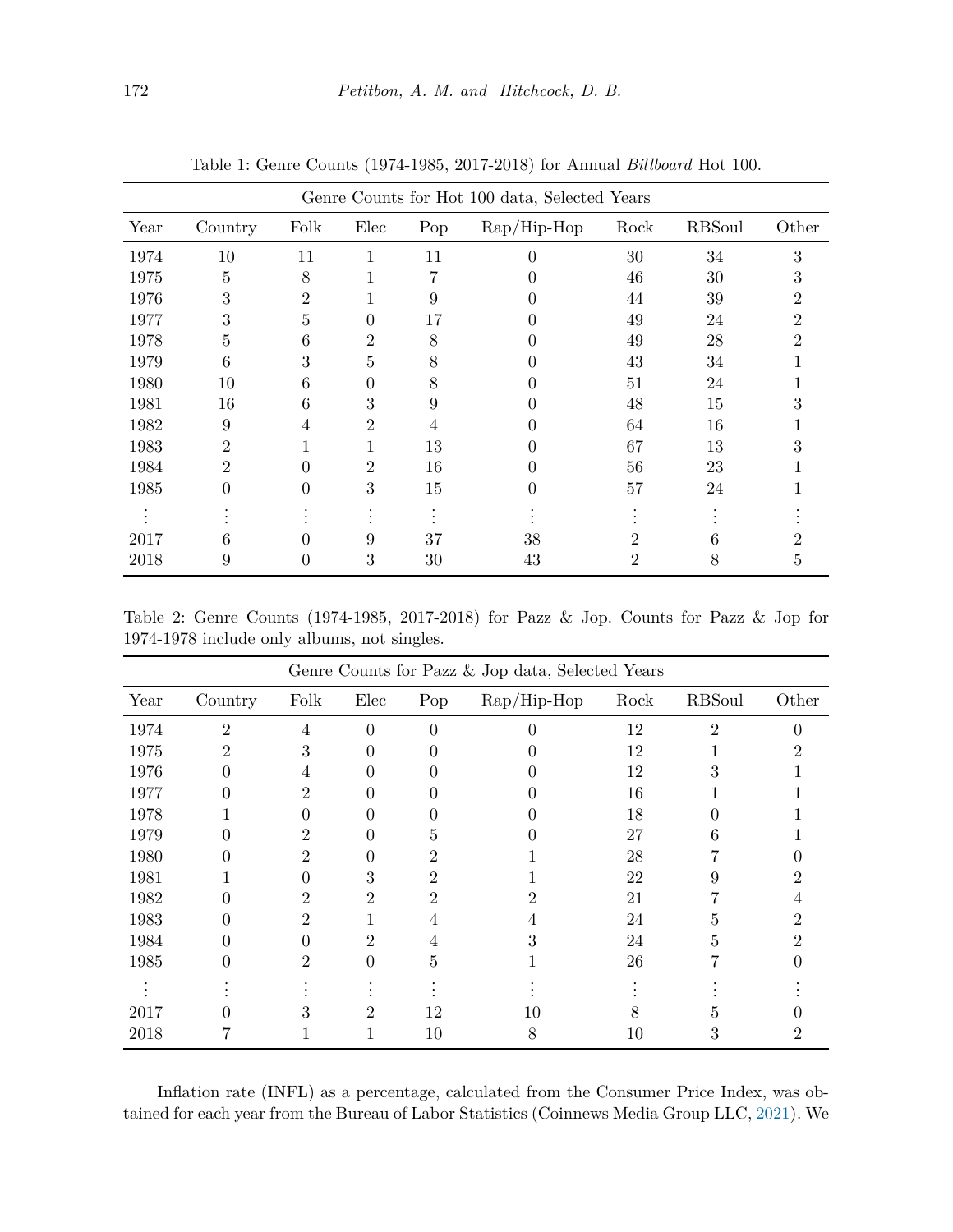gathered annual unemployment rates (UNEMP) by averaging the monthly rates (Macrotrends, [2021b](#page-18-8)) for each year. We collected annual growth rates of the United States' gross domestic product (GDP) from (Macrotrends, [2021a](#page-18-9)).

To measure the political ideology of the United States population over time, we used the results of a political survey question asked as part of the General Social Survey (GSS Data Explorer, [2021\)](#page-18-10). A random sample of the U.S. population was asked to rate themselves as liberal or conservative on a seven-point scale (1=most liberal, 7=most conservative). For each year, we used the mean response value, which we labeled POLIT, to encapsulate the average U.S. ideological position for that year. The question was asked annually from 1974 through 1993 (except 1979, 1981, and 1992) and every even year from 1994 to 2018; we used linear interpolation to impute values for the missing years, yielding a yearly time series from 1974 to 2018.

For inflation-adjusted sales revenue (SALES), given in millions of U.S. dollars (USD) by the Recording Industry Association of America (Recording Industry Association of America, [2021b](#page-19-8)), we used the adjust\_for\_inflation function in the priceR package (Condylios, [2020\)](#page-17-5) in R to adjust the revenue values for inflation into 2018 USD to render values comparable across years, which is essential to model the true effect that sales revenue has on genre popularity.

For the proportion of physical formats (PHYS), we collapsed the listed formats (Recording Industry Association of America, [2021a](#page-19-9) ) from the RIAA sales data into a binary variable: (physical/streaming). For example, the sales of "LP/EP", "Cassette", "8-Track", "Cassette Single", "Vinyl Single", "CD", "CD Single", "DVD Audio", "Kiosk", and "Other Tapes" were physical, and all other formats were streaming. In recent years, streaming music has become increasingly prevalent, as smartphones dominate the streaming industry (Pedrero-Esteban et al., [2019\)](#page-18-11) thanks to attractive visuals, interactive apps, and services that access streaming immediately, such as Spotify, YouTube, and Apple Music. All these services benefit from the advanced technology in various smart devices that previous formats could never capture. Including the PHYS variable in the model helped determine whether the prevalence of format types affects genre popularity.

In the Supplementary Material, we provide a scatterplot matrix of our candidate predictor variables for each model. With few exceptions such as the proportion physical variable, most predictors display relatively little pairwise association, although all are measured over time. However, the partial likelihood model will still necessitate careful (conditional) interpretations of the predictors' effects.

# **3 Approach and Methodology**

In this section, we outline our methods of analyzing the data from the *Billboard* Hot 100 on consumer genre preferences and the *Village Voice* Pazz & Jop poll on critics' genre preferences. These provide a wide scope of genre preference data to analyze the changes in popular music from 1974 through 2018 — almost the entire timespan of the era of rock music and popular music criticism. The over forty-year time span offers enough data for proper time series analysis and the use of two separate multinomial logit regression models, one for each data set. All analyses were done in R (R Core Team, [2020\)](#page-19-10). We used the **vglm** function in the **VGAM** package (Yee, [2021\)](#page-19-11) to build the multinomial logit models. As a generalized linear model, the multinomial (baselinecategory) logit model is appropriate to fit the genre count response variables (Agresti, [2015\)](#page-17-6) which are nominal categorical responses. Since at least during the initial part of our timeframe, Rock was the dominant category in both the Hot 100 and Pazz & Jop data, we chose Rock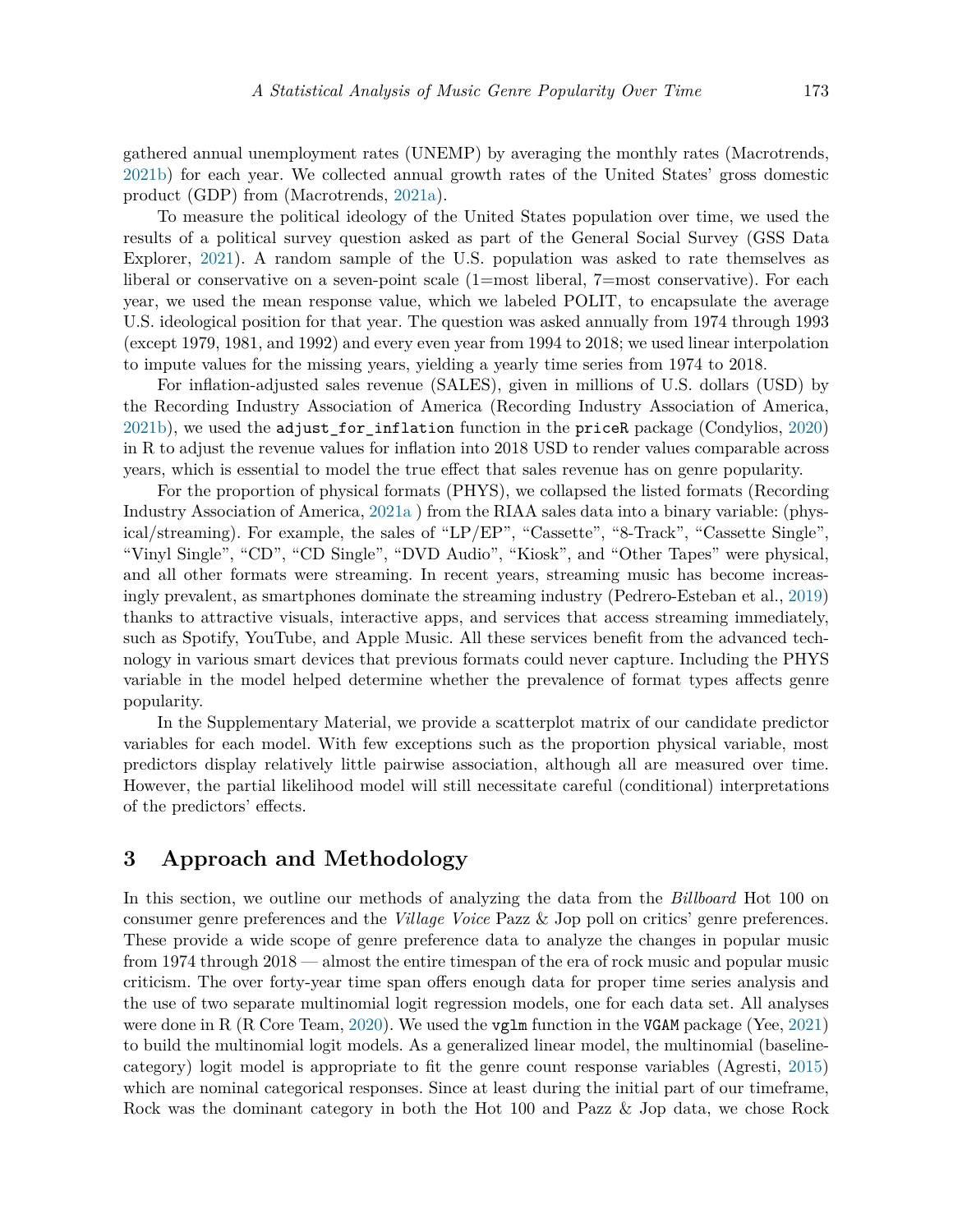as the baseline category, and this designation allowed us to interpret other genres' changes in popularity over time relative to Rock.

For dependent time series data, autocorrelations among predictors, responses, or both need to be accounted for to ensure a good model fit with accurate and interpretable results. The time series genre count variables in this analysis, combined with the time series for each covariate included in the model, follow an unknown joint distribution. The partial likelihood approach uses one piece of the factored joint density as a simpler type of likelihood function that does not lose much information under typical conditions. Fokianos and Kedem [\(2004](#page-18-12)) showed that using partial likelihood inference with generalized linear models accounts for autocorrelation among responses and covariates, which our data set contains. Their approach allows for a simple implementation of the partial likelihood estimation that can be accomplished with statistical software packages such as R, since their partial likelihood score equation matches that of a model with independent data (Fokianos and Kedem, [2004\)](#page-18-12). The partial likelihood method relies only on the conditional distribution of the current response and relates the conditional mean  $\mu_t = E[Y_t|\mathcal{F}_{t-1}]$  to the data through the time of actual observation (Fokianos and Kedem, [2004\)](#page-18-12), where  $\mathcal{F}_{t-1}$  is "the  $\sigma$ -field generated by past values of the response series and past and possibly present values (when known) of the covariates" (Fokianos and Kedem, [2004](#page-18-12), p. 176). Therefore, we can proceed with our analysis despite not knowing the full joint distribution for the multiple time series. In practice, following the approach of Fokianos and Kedem ([2004\)](#page-18-12), we condition on  $\mathcal{F}_{t-1}$  by including the lagged response variables as covariates to account for autocorrelations between each year. While the data collected ranges from 1974 to 2018, the response data analyzed is from 1975 to 2018 to allow us to include the lagged responses from 1974 to 2017 as predictors. As mentioned, due to the time series nature of the predictors, we also considered lagged versions of the predictors.

Finally, while generalized linear mixed models (Breslow and Clayton, [1993](#page-17-7)) and generalized estimating equations (Liang and Zeger, [1986\)](#page-18-13) are commonly used for generalized linear models with time-dependent responses, such methods are ideal for panel data with repeated measurements on numerous individuals. Our data sets, however, can be viewed as having multiple variables measured repeatedly over time on a single individual (the United States), making the multivariate time series framework of Fokianos and Kedem [\(2004](#page-18-12)) the most appropriate approach.

## **4 Multinomial Logit Model Building**

Our strategy for model selection is as follows: We consider all our demographic, economic, and music-industry variables (UNEMP, INFL, POLIT, GDP, SALES, and PHYS) as candidate predictors, along with lag-1 versions of UNEMP, INFL, POLIT, GDP, and SALES in case the effect of any of these variables on genre popularity is delayed. We fit multinomial logit models with all possible subsets of the set of candidate predictors. We rank the candidate models based on BIC (Schwarz, [1978](#page-19-12)) and choose our best model, considering both BIC and AIC (Akaike, [1973](#page-17-8)) holistically. Our use of BIC and AIC for model selection follows the example of Fokianos and Kedem [\(2004](#page-18-12)) in their foundational article on partial likelihood, as well as Hosseini et al. [\(2012](#page-18-14)) who used BIC and AIC in a similar generalized linear model fit using partial likelihood. At this point in the variable selection, we do not include time itself as a candidate predictor because we do not want time to push meaningful predictors out of the model and serve as a surrogate for them, but we consider later whether adding a time trend to the final model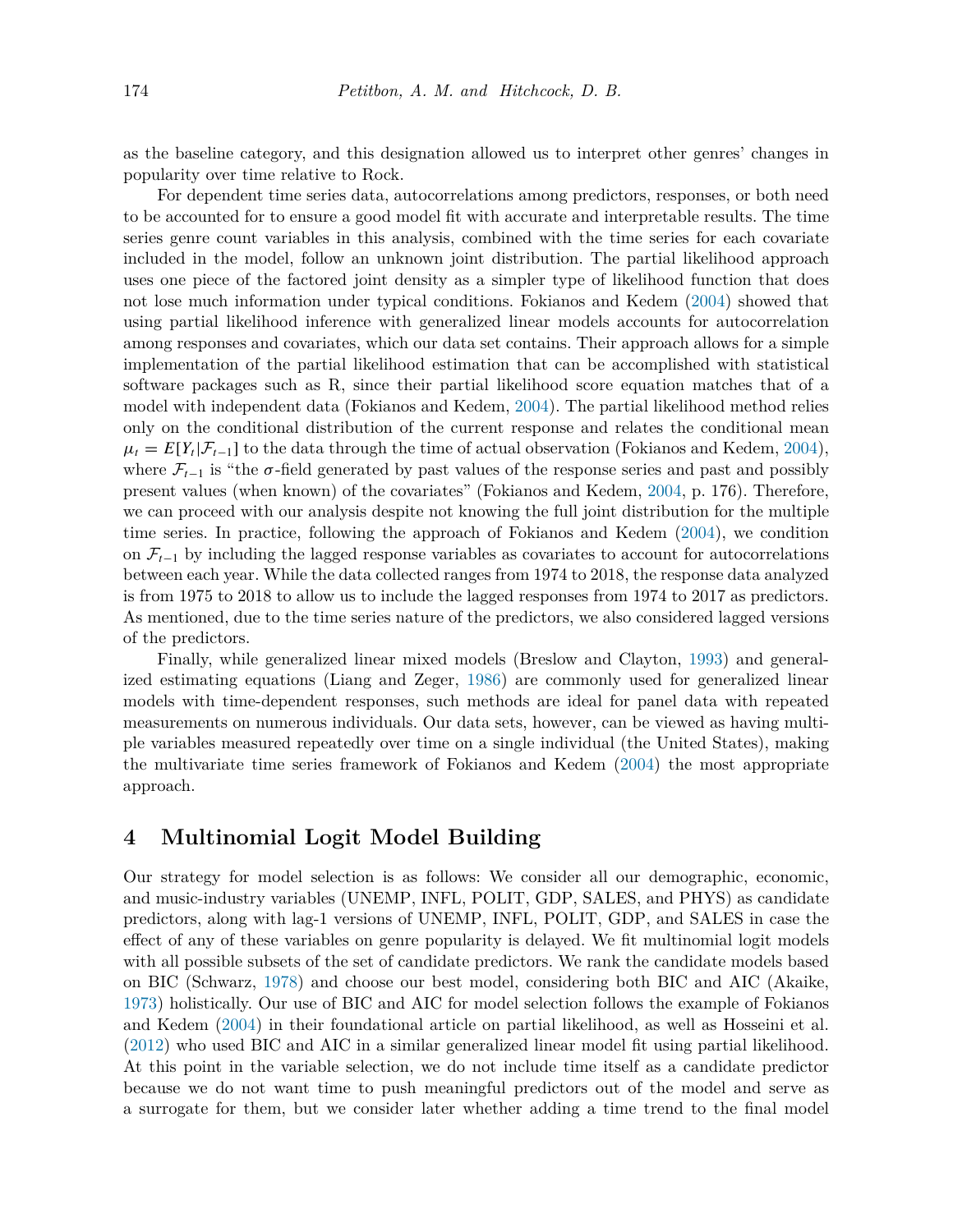improves the fit. Once the "best" set of predictors is chosen, we add lag-1 versions of our genre counts as predictors in the model. This improves the fit and predictive ability of the model, but the major reason for including lagged dependent variables (LDVs) as predictors is to implement the partial likelihood approach of Fokianos and Kedem [\(2004](#page-18-12)) and have the model account for the correlation over time of the genre counts. Finally, we consider including linear, quadratic, or cubic time trends, judging based on BIC and AIC whether the inclusion of time improves the final model.

#### <span id="page-7-0"></span>**4.1 Model Selection and Fit for Hot 100 Data**

Once we fit models using all possible subsets of our candidate predictors, we chose the model with the lowest BIC value (see Table [3](#page-8-0)) which had the following predictors:  $\text{UNEMP}_t$ ,  $\text{INFL}_{t-1}$ , POLIT<sub> $t-1$ </sub>, GDP<sub>t</sub>, PHYS<sub>t</sub>, SALES<sub>t</sub>, and SALES<sub> $t-1$ </sub>, where the subscript  $t-1$  denotes the lag-1 version of the predictor. Our chosen model minimized BIC and had the sixth lowest AIC value, but models with lower AIC had substantially worse BIC values. We then included the lagged dependent variables as predictors following the partial likelihood approach. Lastly, we considered whether adding time trends would improve model fit. We sequentially added linear, quadratic, and cubic time terms; the model with the cubic time trend had the lowest AIC while the model with time omitted had the lowest BIC. The in-sample fits for both models were nearly identical. Ultimately, we chose the more parsimonious model without time as our best model. In Section [5,](#page-12-0) we will compare forecasts for future Hot 100 genre probabilities for the two models.

Averaged political ideology and inflation rate entered the model in lagged versions because these predictors required a year for their respective effects on genre popularity to take effect. Intuitively, this is reasonable considering these are economic and demographic changes that would not create an immediate impact. Both the lagged and unlagged versions of inflationadjusted sales were important in the model.

We analyzed residuals of Model 1 to further assess model fit. See the Supplementary Material for all the following plots. For generalized linear models, the magnitudes of the raw response residuals are not particularly meaningful, although looking at the general pattern of the residuals plotted against time may be instructive. More useful are the Pearson residuals. The scattered and mainly nonpatterned residuals across the genres for our chosen model resemble white noise for most of the genres and suggest that the partial likelihood model choice with the lagged dependent variables as predictors has accounted for the autocorrelations in the responses. Note that the Pearson residuals are defined relative to the baseline category, so plots for only the seven non-baseline genres (excluding Rock) are shown. Some runs of near-zero residuals, such as with Rap/Hip-Hop, occurred during periods when the counts for that genre were extremely low. The autocorrelation function plots of the residuals show that most autocorrelations are within the two-standard-error bounds, indicating that the residuals are not significantly correlated across time for each genre, respectively. The  $4 \times 2$  scatterplot depicts the Pearson residuals plotted against their lag-1 analogs and further confirms the lack of lag-1 autocorrelation. The bottom right panel of this figure plots the Pearson residuals against the model's fitted values and establishes the overall goodness of fit of the model.

It may be instructive to examine some of the estimated coefficients of the model to interpret the effects of certain covariates on the popularity of specific genres relative to Rock. This could help explain which factors drive the changes in genre popularity over time. Since the partial likelihood model is a conditional one, the estimated coefficients and associated odds ratios must be interpreted conditionally (Fokianos and Kedem, [2004\)](#page-18-12). As an example, we interpret an effect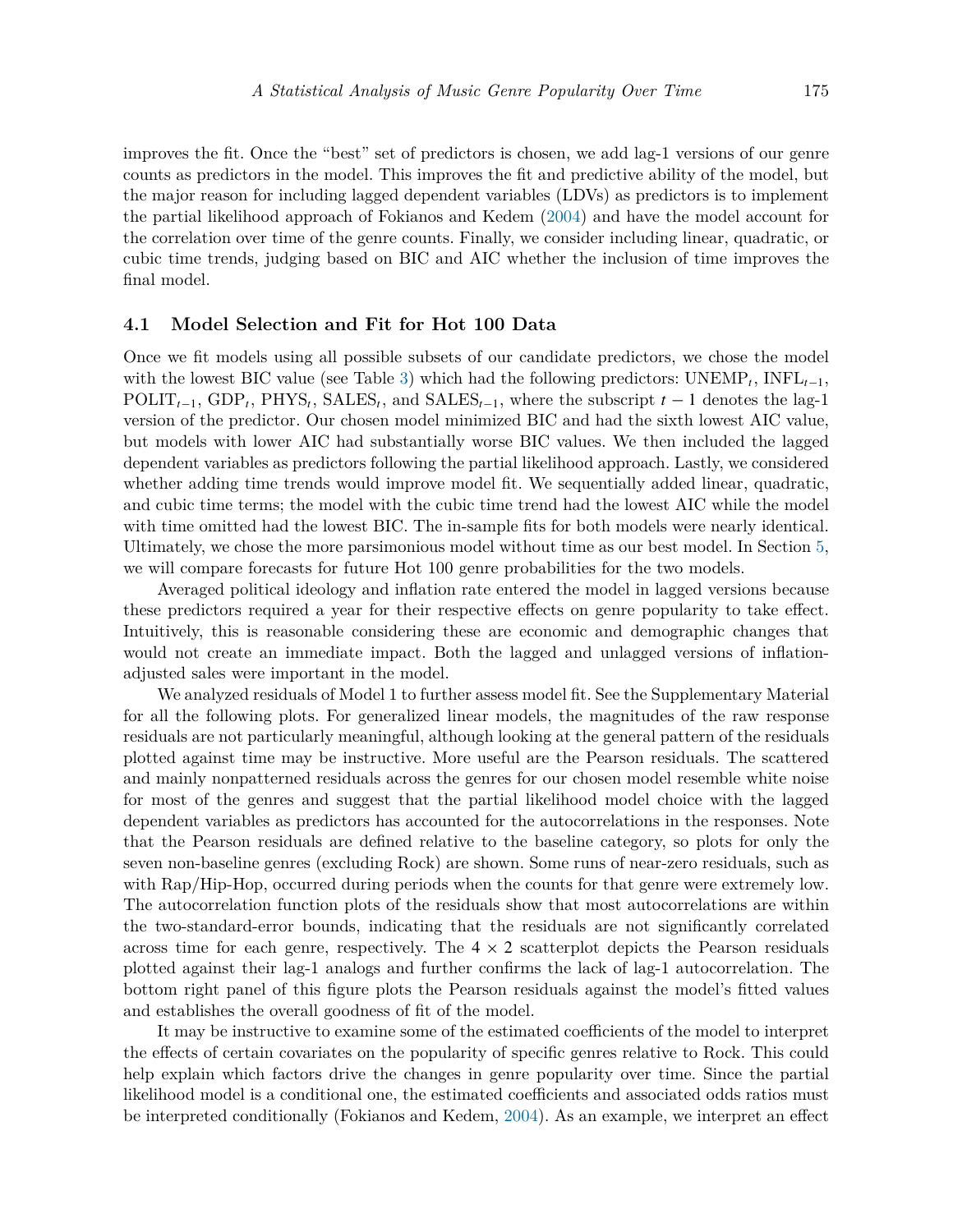| Model   | Predictors                                                                                                                    | AIC    | BIC    |
|---------|-------------------------------------------------------------------------------------------------------------------------------|--------|--------|
| Model 1 | $UNEMP_t + POLIT_{t-1} + INFL_{t-1} + GDP_t +$<br>$PHYSt + SALESt + SALESt-1$                                                 | 1619.2 | 1719.2 |
| Model 2 | $UNEMP_{t-t}$ + $POLIT_t$ + $POLIT_{t-1}$ + $INFL_{t-1}$ +<br>$PHYSt + SALESt + SALESt-1$                                     | 1619.5 | 1719.4 |
| Model 3 | $UNEMP_{t-1} + POLIT_{t-1} + INFL_{t-1}+$<br>$PHYSt + SALESt + SALESt-1$                                                      | 1632.2 | 1719.6 |
| Model 4 | $UNEMP_{t-1} + POLIT_{t-1} + INFL_{t-1} + GDP_t +$<br>$PHYSt + SALESt + SALESt-1$                                             | 1624.3 | 1724.2 |
| Model 5 | $UNEMP_t + POLIT_{t-1} + INFL_{t-1} + GDP_t +$<br>$GDP_{t-1}$ + PHYS <sub>t</sub> + SALES <sub>t</sub> + SALES <sub>t-1</sub> | 1612.8 | 1725.2 |
| Model 6 | $UNEMP_t + POLIT_{t-1} + INFL_{t-1} + GDP_t +$<br>$PHYSt + SALESt-1$                                                          | 1637.9 | 1725.4 |

<span id="page-8-0"></span>Table 3: *Billboard* Hot 100 Multinomial Logit Model Selection Results for Selected Candidate Models Before Inclusion of Lagged Dependent Variables and Consideration of Time Terms.

associated with the unemployment rate predictor: For a fixed year, conditional on the current and past values of the predictors and the past values of the response, the odds of a slot in the Hot 100 list being Country, relative to Rock, are  $exp(0.22) = 1.25$  times (i.e., a 25% increase) what they would be if that year's unemployment rate were 1% lower than it is. This implies that a higher overall unemployment rate is associated with higher odds of Country relative to Rock. As another example, interpreting one of the effects associated with the lagged political ideology predictor: For a fixed year, conditional on the current and past values of the predictors and the past values of the response, the odds of a slot in the Hot 100 list being Pop, relative to Rock, are  $exp(0.44)$  = 1*.*55 times larger than they would be if the previous year's average political ideology score was 0.1 lower than it is for that year. This implies that a higher, or more conservative, lagged political score is associated with higher odds of Pop relative to Rock. Table [4](#page-9-0) lists selected odds ratio estimates. Note that the odds ratio for Country relative to Rock (0.64), which would imply that Country's popularity rises as the national political ideology grows more liberal, appears counterintuitive to popular conceptions of conservative Country music enthusiasts. Possibly, this effect could reflect that Country music fans might buy more music as a reaction against a more liberal political climate. Because our model has eight response categories and numerous predictors, the number of coefficients is quite large. In the Supplementary Material, we provide a list of all the estimated coefficients of the model, which can be used for similar interpretations.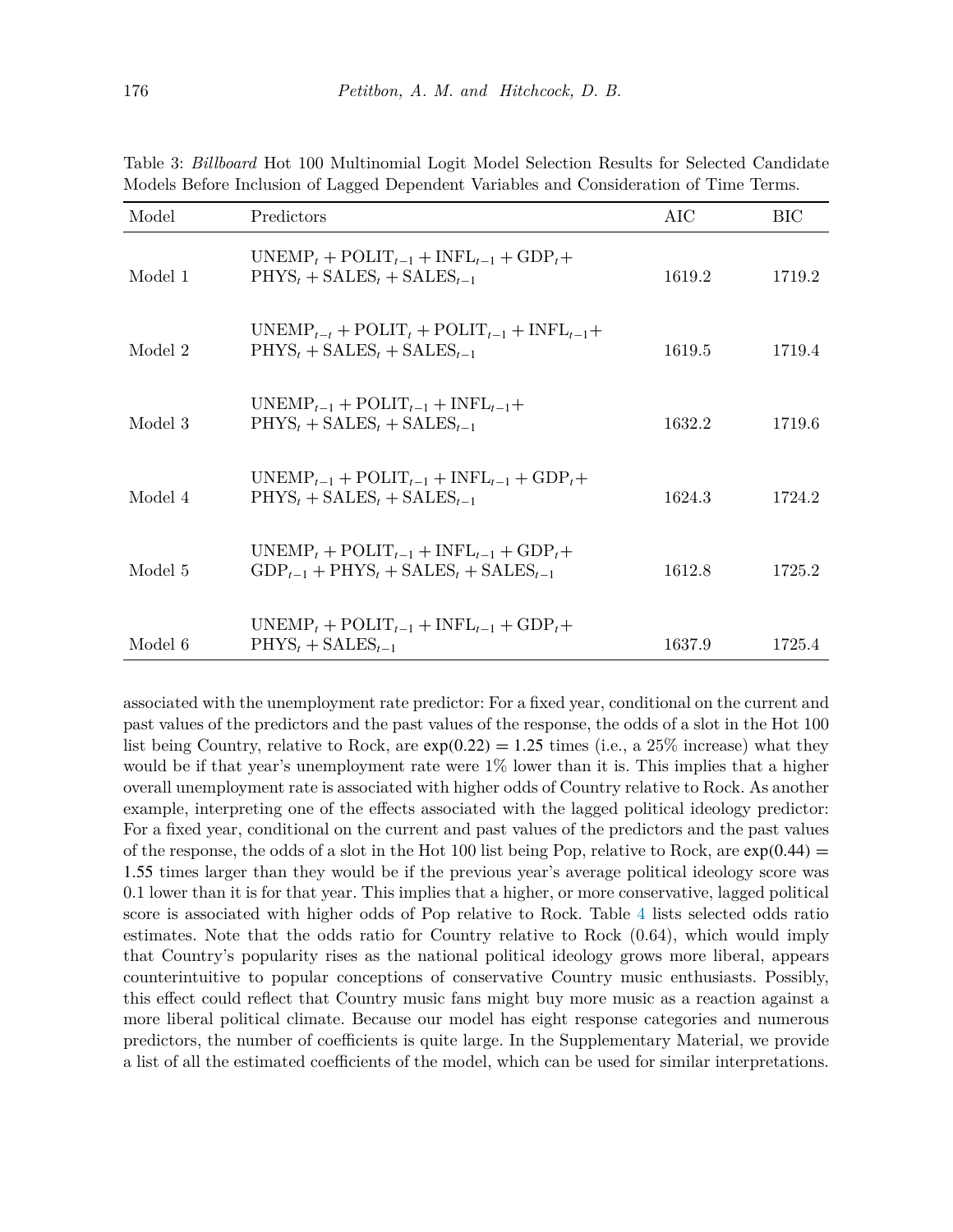|                              |         |      |       | $\rm Rap/$ |         |          |       |
|------------------------------|---------|------|-------|------------|---------|----------|-------|
| Predictor                    | Country | Folk | Elec. | Pop        | Hip-Hop | RBSoul   | Other |
| Unemployment Rate            | 1.25    | 1.44 | 1.34  | 1.03       | 1.00    | $1.02\,$ | 0.78  |
| Lagged Political<br>Ideology | 0.64    | 2.80 | 1.18  | 1.55       | 1.46    | 1.19     | 0.43  |

<span id="page-9-0"></span>Table 4: Estimated odds ratios for each genre relative to Rock corresponding to effects of unemployment rate predictor and to (a 0.1 increase in) the lagged political ideology predictor.

#### **4.2 In-Sample Model-Predicted Genre Probabilities for Hot 100**

The almost exact overlay of observed genre proportions and model-predicted probabilities for each of the eight genres in Figure [1](#page-9-1) demonstrates how accurate the chosen model was in fitting the Hot 100 data. In the few places where the model-predicted probabilities were not perfectly overlain, the model tended to smooth the rising and falling trends over time present across the various genres.

After dominating the 1980s thanks to broadly popular artists like Bruce Springsteen, Duran Duran, and The Police, Rock steadily declined in the late 1980s through 2000s, opening the door for the steady rise of Rap/Hip-Hop and the bursts of popularity for Pop in the early 1990s and 2010s. Rap/Hip-Hop experienced surges in the early 1990s from artists like MC Hammer, Dr. Dre, and Salt-N-Pepa, in the early 2000s from emerging talent such as Jay-Z, Nelly, and Eminem, and in the mid-2010s driven by Drake. Pop's sporadic rises featured multimedia stars such as Madonna, Michael Jackson, George Michael, and Whitney Houston in the late 1980s and then Katy Perry, Rihanna, and Chris Brown in the Poptimism era of the early 2000s. After a short-

Hot 100 observed proportions and model-predicted probabilities for each genre

 $\circ$  observed  $\Delta$  predicted



<span id="page-9-1"></span>Figure 1: Observed proportions (circles) and model-predicted probabilities (triangles) from 1975- 2018 for each of the eight genres, for the Hot 100 data.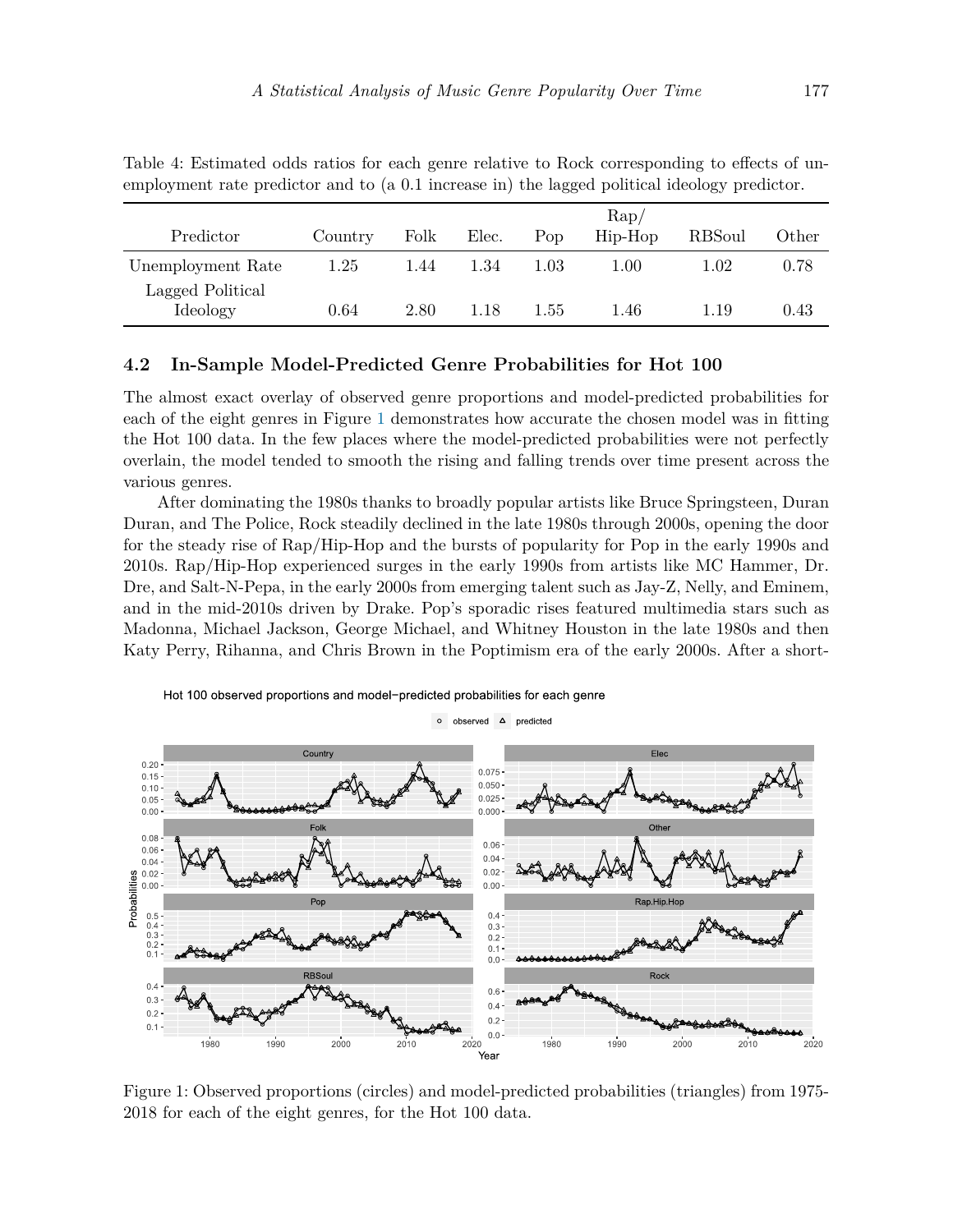lived uptick in the early 1980s led by Kenny Rogers, Country notably rose in popularity from 1999 through 2003 thanks to mainstream success of artists like Lonestar, the Dixie Chicks, Kenny Chesney, Tim McGraw, and Shania Twain and peaked again from 2008 through 2013 led by Taylor Swift during the Country phase of her career. R&B/Soul saw a relative decline until the 1990s when, due to strong sales from artists like TLC, Boyz II Men, and Janet Jackson, the category rose back up in popularity to match its high point from the 1970s before declining in popularity through 2018. Finally, Electronic rose in popularity in the 2010s driven by the success of David Guetta.

#### <span id="page-10-1"></span>**4.3 Model Selection and Fit for Pazz & Jop Data**

We now present our analysis of the Pazz  $\&$  Jop data, which reflected critics' genre preferences across time. After fitting models using all possible subsets of our candidate predictors, the model with by far the lowest BIC value, although other models had lower AIC values (see Table [5\)](#page-10-0), had the following predictors: INFL*t*−<sup>1</sup> and PHYS*<sup>t</sup>* .

We again included the lagged dependent variables as predictors and checked whether including time trends would improve the model fit. In this case, a model with a quadratic time trend reduced the AIC and yielded more convincing in-sample fits for certain genres like Country, so our final model included this quadratic time trend.

From an interpretation standpoint, our chosen Pazz & Jop model is simpler than the Hot 100 model, which included numerous demographic predictors. Since professional critics' opinions are likely based on deep-seated philosophies about music quality, it seems reasonable that critical preferences are less malleable and less affected by societal factors than consumer preferences. Furthermore, it is logical that one important factor that appears to influence critics' genre preferences reflects arguably the most consequential development in the commercial music industry in this timeframe: the introduction of streaming formats as an alternative to traditional physical

| Model   | Predictors                          | AIC    | <b>BIC</b> |
|---------|-------------------------------------|--------|------------|
| Model 1 | $INFL_{t-1} + PHYS_t$               | 1155.0 | 1192.5     |
|         |                                     |        |            |
| Model 2 | $INFL_{t-1} + PHYS_t + SALES_{t-1}$ | 1151.5 | 1201.4     |
|         |                                     |        |            |
| Model 3 | $POLIT_{t-1} + INFL_{t-1} + PHYS_t$ | 1152.2 | 1202.1     |
|         |                                     |        |            |
| Model 4 | $INFL_t + PHYS_t$                   | 1165.2 | 1202.7     |
|         |                                     |        |            |
| Model 5 | $INFL_{t-1} + PHYS_t + SALES_t$     | 1153.2 | 1203.1     |
|         |                                     |        |            |
| Model 6 | $UNEMP_{t-1} + INFL_{t-1} + PHYS_t$ | 1153.6 | 1203.5     |

<span id="page-10-0"></span>Table 5: *Village Voice* Pazz & Jop Multinomial Logit Model Selection Results for Selected Candidate Models.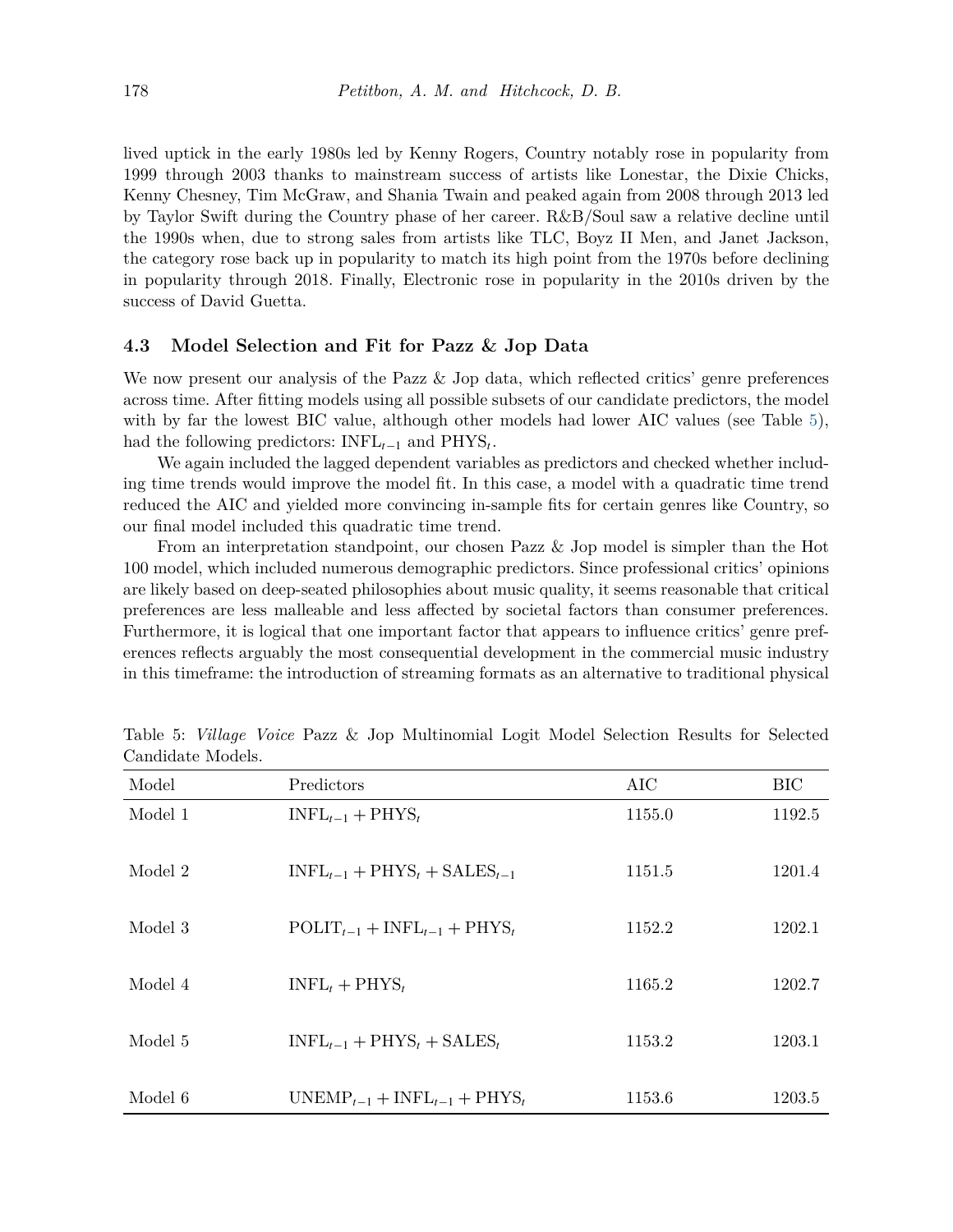|                                   |         |      |       |      | $\rm Rap/$ |               |       |
|-----------------------------------|---------|------|-------|------|------------|---------------|-------|
| Predictor                         | Country | Folk | Elec. | Pop  | Hip-Hop    | <b>RBSoul</b> | Other |
| Lagged Inflation Rate             | 1.15    | 0.98 | 1.22  | 1.08 | 0.90       | 1.02          | 0.91  |
| Proportion of<br>Physical Formats | 1.87    | 0.84 | 0.70  | 0.78 | 0.85       | 0.49          | 1.42  |

<span id="page-11-0"></span>Table 6: Estimated odds ratios for each genre relative to Rock corresponding to the effect of the lagged inflation rate predictor and to (a 0.1 increase in) the "proportion of physical formats" predictor.

formats (Hiller and Walter, [2017\)](#page-18-15). One might speculate that the availability of music in streaming formats allowed critics easier access to more types of music than in the past, and potentially allowed for more critical recognition of different genres. Figures in the Supplementary Material exhibit residual analysis of this model to further assess model fit. The Pearson residuals mostly resembled white noise and their autocorrelations were within the two-standard-error bounds, indicating a lack of serial dependence. The  $4 \times 2$  scatterplots revealed no issues with model fit.

We now interpret effects of covariates in the Pazz & Jop model, similar to those provided with the Hot 100 model. Table [6](#page-11-0) lists the estimated odds ratios for each genre. For example, interpreting the effect of the covariate measuring the proportion of sales in physical formats: For a fixed year, conditional on the current and past values of the predictors and the past values of the response, the odds of a slot in the Pazz & Jop list being Country, relative to Rock, are  $\exp(0.6248) = 1.87$  times (i.e., a 87% increase) what they would be if that year's proportion of sales in physical format were 0.1 lower than they are for that year. (Note that because this covariate is a proportion, the hypothetical change we examine is 0.1 units, which is a more meaningful change for this variable.) This implies that a higher overall prevalence of physical formats is associated with higher odds of Country relative to Rock. As another example: For a fixed year, conditional on the current and past values of the predictors and the past values of the response, the odds of a slot in the Pazz & Jop list being Rap/Hip-Hop, relative to Rock, are exp*(*−0*.*1646*)* = 0*.*85 times (i.e., a 15% decrease) what they would be if that year's proportion of sales in physical format were 0.1 lower than they are for that year. This implies that a higher overall prevalence of physical formats is associated with lower odds of Rap/Hip-Hop relative to Rock. The Supplementary Material includes all the estimated coefficients of the model, which can be used for similar interpretations.

#### **4.4 In-Sample Model-Predicted Genre Probabilities for Pazz & Jop**

As shown in Figure [2,](#page-12-1) the Pazz & Jop model had less of an exact overlay of observed genre proportions and model-predicted probabilities for the eight genres possibly due to the greater variability of critics' opinions over time, but the model captured a keen likeness of the true trends through the 40 years and smoothed some of the noise in the yearly counts. As with the Hot 100, we see the rise of Rap/Hip-Hop from 1986 to 1992, exemplified by the critically praised acts Public Enemy and the Beastie Boys. Rock saw a gradual decline — although less severe with critics than with consumers — that was only temporarily halted by the alternative rock movement in the early 1990s, spearheaded by bands like R.E.M. and Nirvana. Critics consistently placed more importance on Folk as a genre than did consumers. Pop became more acceptable in the eyes of critics with a steady rise from the mid-1990s to the mid-2010s, reflecting the end of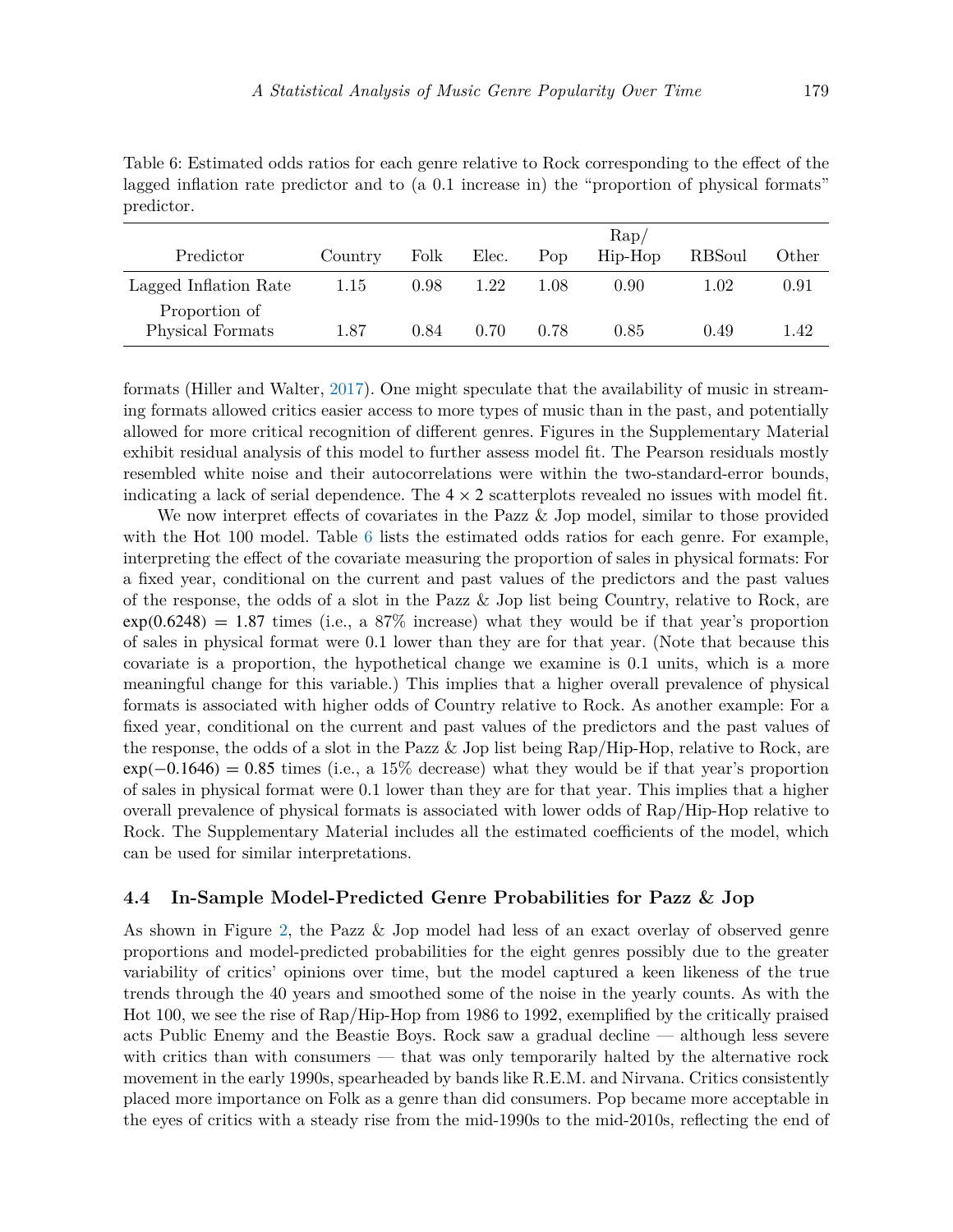

Pazz & Jop observed proportions and model-predicted probabilities for each genre

<span id="page-12-1"></span>Figure 2: Observed proportions (circles) and model-predicted probabilities (triangles) from 1975- 2018 for each of the eight genres, for the Pazz & Jop data.

Rockism and the increase in broader critical acceptance of a wider class of genres. Pop, which in the mid-2010s experienced a downturn in critical esteem, perhaps due to the Poptimism backlash noted by Harvilla [\(2017](#page-18-6)), saw a resurgence after 2016. Electronic music similarly gained favor among critics in the 2010s. Despite not being as favored among critics as among consumers, Country enjoyed a gradual rise in critics' appreciation throughout the early 2000s before falling off the critics' radar in 2017 and rebounding in 2018 thanks to Kacey Musgraves' acclaimed *Golden Hour* album and accompanying singles.

## <span id="page-12-0"></span>**5 Forecasting Future Genre Proportions**

We now present an approach for forecasting future genre proportions using our model. Since our model depends on lag-1 genre counts as predictors, we focus on forecasts one year into the future (say, at time  $n + 1$ , which is the year 2019 in our case), since genre counts at time *n* will have been observed. Unlagged values of the predictors at time  $n + 1$  will not be available, so for these, we fit an ARIMA model to each series of predictor values through 2018 using the auto.arima function in the forecast package (Hyndman et al., [2020\)](#page-18-16) of  $R$  – choosing the model that minimizes AIC – and plug the forecasted values in place of the predictors in the fitted model equation. To constrain the forecasted value of the proportion of physical sales to be between 0 and 1, we simulate from an ARIMA model fitted to the logit-transformed series and then back-transform that simulated value. (For proportions of exactly 1 in the series, we follow the recommendation of Warton and Hui [\(2011\)](#page-19-13) and add to the numerator and denominator of the logit function the quantity  $\epsilon =$  the minimum nonzero value of 1 minus each observed value.)

To account for the uncertainty in these future predictor values, we simulate the next year's values 200 times from each ARIMA fit. To account for the sampling variability in the estimated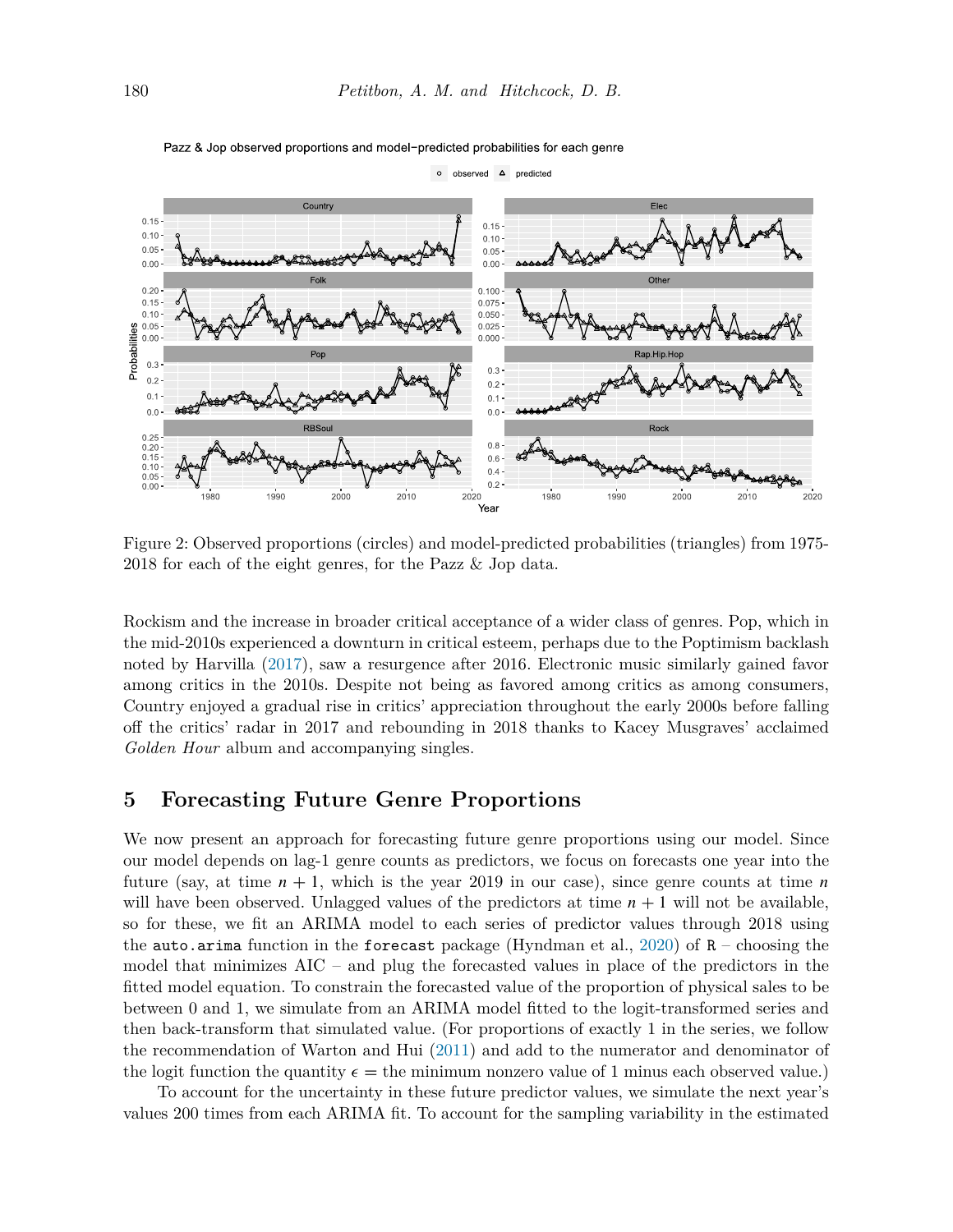

<span id="page-13-0"></span>Figure 3: Top: Simulated Multinomial Logit Forecast Boxplots for Hot 100 data for 2019. Actual genre proportions for 2019 Hot 100 rankings are displayed with  $\times$ . Bottom: Simulated Multinomial Logit Forecast Boxplots for Pazz & Jop data for 2019.

coefficients, we generate 200 sets of coefficients  $\beta^{[1]}, \ldots, \beta^{[200]}$  from a multivariate normal distribution with mean vector equaling the estimated coefficients  $\hat{\beta}$ , since Fokianos and Kedem [\(2004](#page-18-12)) show the maximum partial likelihood estimates are consistent for *β* and are asymptotically multivariate normal. The covariance matrix of the coefficient estimates was estimated using a jackknife approach because the standard covariance formulas may not apply in the partial likelihood case. The output from plugging these and the relevant (simulated for some components) covariate vectors, say,  $\mathbf{X}_i^{[j]}$  into the model-predicted probability equation

$$
\hat{\pi}_i^{[j]} = \frac{\exp(\mathbf{X}_i^{[j]}\boldsymbol{\beta}^{[j]})}{1 + \sum_{i=1}^7 \exp(\mathbf{X}_i^{[j]}\boldsymbol{\beta}^{[j]})}, \quad i = 1, \dots, 7, \ j = 1, \dots, 200,
$$

is 200 sets of forecasted proportions for the eight genres for the next year (the probability of the baseline category is found by subtracting the sum of the probabilities of the other seven genres from 1). The top panel of Figure [3](#page-13-0) shows the boxplots of these forecasted genre proportions for 2019 for the Hot 100 data based on the model chosen in Section [4.1](#page-7-0) that did not include time trends. The bottom panel of Figure [3](#page-13-0) gives boxplots of the proportions for 2019 for the Pazz & Jop data based on the model selected in Section [4.3](#page-10-1).

The Hot 100 boxplots presented convincing and sensible forecasts for genre probabilities for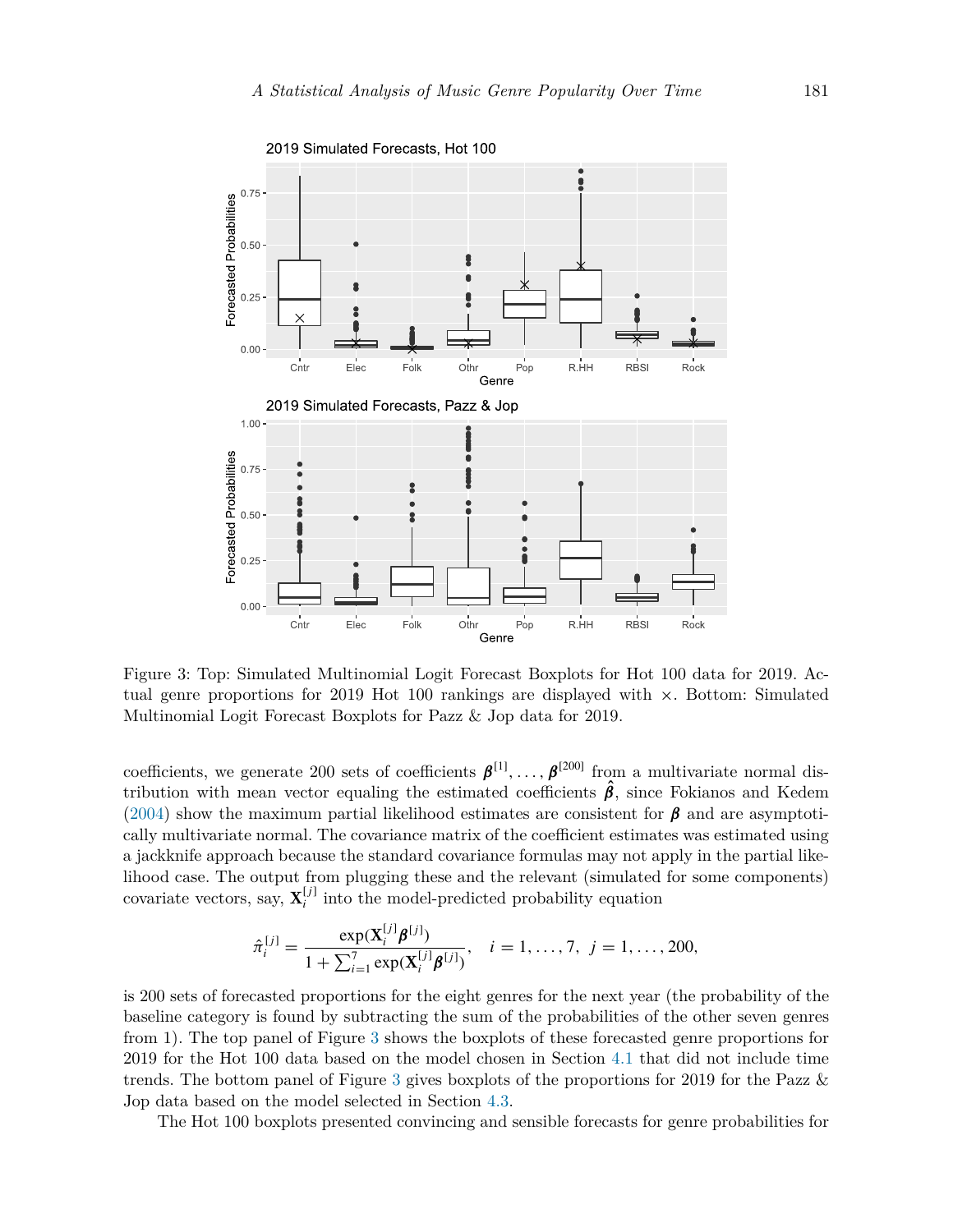2019. Rock was predicted to continue its steady decline, and Rap/Hip-Hop continues to rise as a prominent genre, as do Country and Pop. Overall, the forecasted genre probabilities appear reasonable and continue the patterns seen through 2018 which reassures us that this approach to forecasting works well. For the Hot 100, we had year-end genre counts for 2019 which further validated our forecasts. We plotted the observed 2019 proportions with  $\times$  symbols overlain on the boxplots. As pictured in Figure [3](#page-13-0) (top), most of the actual proportions fall near the center of the boxplots. Although the Country proportion is slightly overpredicted and the Pop and Rap/Hip-Hop proportions are slightly underpredicted by the model, the true proportions remain close to the upper and lower quartiles of the distribution of forecasts.

In the Supplementary Material, we provide the analogous boxplots of forecasts for the Hot 100 model with a cubic time trend. This cubic model forecasts the 2019 proportions accurately for many genres; however, it substantially underpredicts the proportions for Pop and Rock. The cubic model incorporates underlying time trends in its forecast, possibly influencing the large forecasted proportion for Rap/Hip-Hop, and the model without time is more heavily influenced by the covariate values and forecasts Country, Pop, and Rap/Hip-Hop to have similar proportions.

The Pazz & Jop boxplots in Figure [3](#page-13-0) (bottom) also presented reasonable forecasts for genre probabilities for 2019. The most prominent genres of Rock and Rap/Hip-Hop were predicted to continue their popularity with critics. The forecasts for Country, Folk, and Other were rather uncertain given wide spreads in their boxplots. The model predicts a downturn in popularity among critics for Pop in 2019, potentially due to the slight dip in 2018's observed Pop proportion (see Figure [2\)](#page-12-1), which would manifest itself in the lagged dependent variable in the model to predict the 2019 Pop proportion.

*The Village Voice* conducted its last Pazz & Jop poll in 2018, but ceased publication after that, so, unlike with the Hot 100 data, we do not have observed Pazz & Jop proportions from 2019 to compare with our forecasted values. *The Village Voice* resumed publication in Spring 2021, so the official Pazz & Jop poll may return in the future. In the meantime, the similarly constructed "Pazz & Jop Rip-off Poll" organized by music insiders Glenn Boothe and Keith Artin (administered since 2019 via a Facebook group) recently attracted media attention (March, [2020;](#page-18-17) Crawford, [2021,](#page-18-18) [2022](#page-18-19)), although we do not include it in our analysis since its voters are volunteers rather than scrupulously selected music critics.

## **6 Association Between Consumers' and Critics' Preferences**

For each year in our data set, consider a  $2 \times 8$  table whose two rows are the genre counts for that year from the Hot 100 and Pazz & Jop data. Cramér's *V* (Cramér, [1945](#page-17-9)), a measure of association of two nominal categorical variables, is defined as  $V = \left[\frac{\chi^2}{n}\right] \frac{\sin(k-1, r-1)}{2^2}$ where  $\chi^2$  is the usual test statistic for the  $\chi^2$  test of association for a matrix with *r* rows and *k* columns, with all cell counts totaling *n*. To measure the association between the general public's and critics' genre preferences from 1974 through 2018, we computed the Cramér's *V* value between the Hot 100 and Pazz & Jop genre counts for each year and created a time series object with the ts function in the TSA package (Chan and Ripley, [2020\)](#page-17-10). Note that we used a logit transformation of the Cramér's *V* data (appropriate since the values fell between 0 and 1). Using the auto.arima function in the forecast package (Hyndman et al., [2020\)](#page-18-16) to fit an ARIMA model chosen to minimize AIC, we found that an  $ARIMA(0,1,1)$  model was the most reasonable fit for the Cramér's *V* time series. This model choice was supported by the autocorrelation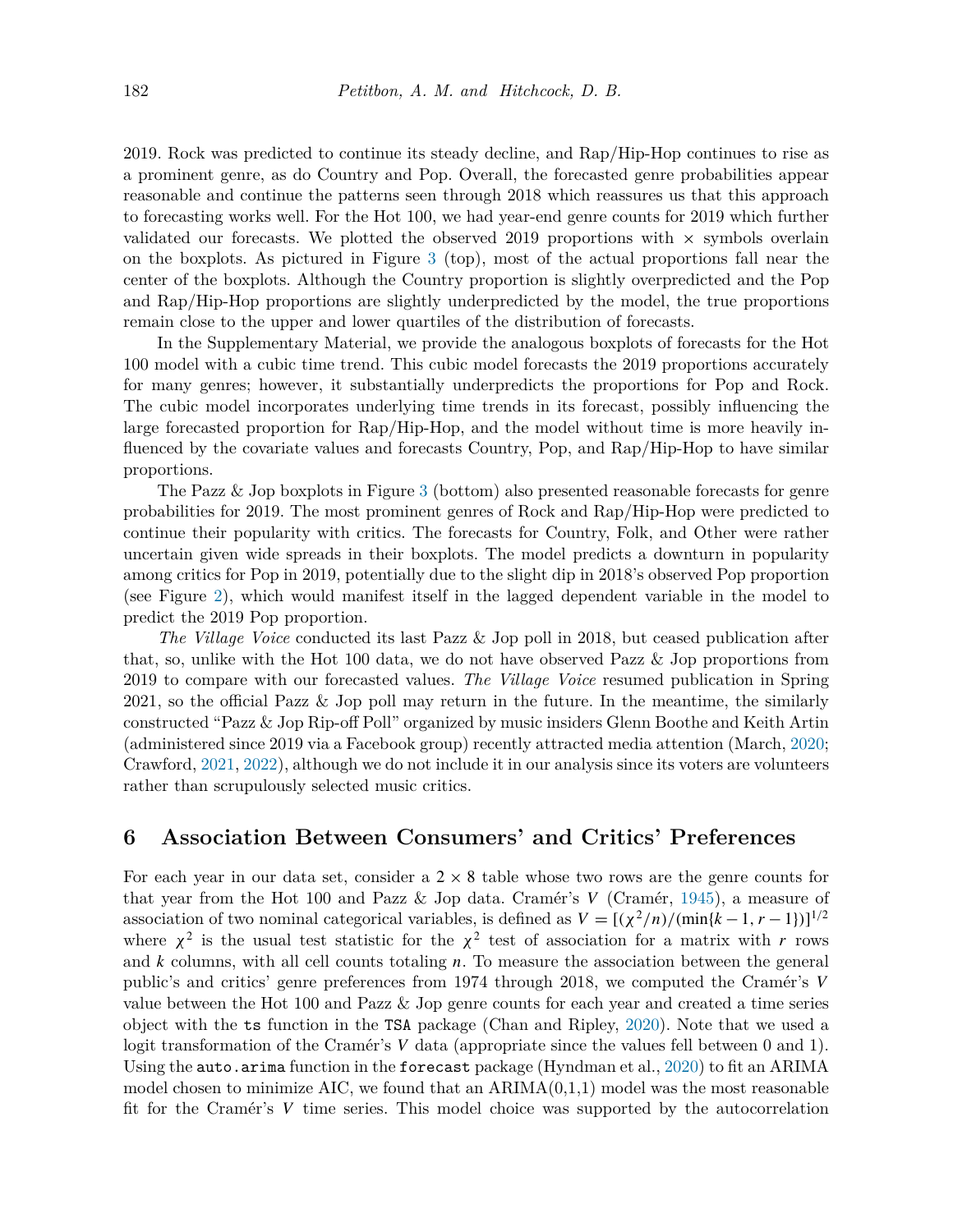

<span id="page-15-0"></span>Figure 4: Time series plot of Cramér's *V* values from 1974 through 2018 (solid), and forecasts for 2019 through 2023 (long dash). Simulated individual trajectories are shown in grey.

(ACF) and partial autocorrelation (PACF) functions of the differenced logit-transformed series (see Supplementary Material). The  $ARIMA(0,1,1)$  fitted model equation was:

$$
W_t = e_t - 0.68e_{t-1},
$$

with estimated noise variance  $0.073$ , where  $W_t$  is the first differences of the logit-transformed Cramér's *V* series.

Diagnostic plots of the residuals (time series, ACF, and normal Q-Q plots) are provided in the Supplementary Material; these indicated that there was no residual autocorrelation in the model, but the normal errors assumption was not met based on the Q-Q plot and Shapiro-Wilk test (Shapiro and Wilk, [1965](#page-19-14)) for normality.

From this logit-transformed time series model, we then predicted the association for the next five years (2019 through 2023); the back-transformed Cramér's *V* values are plotted in Figure [4](#page-15-0), where 0 represents completely independent genre preferences between consumers and critics and 1 represents completely associated genre preferences. The forecasted values for 2019- 2023 are: 0.496, 0.501, 0.505, 0.509, and 0.514. These forecasts predict that on average the association between critics' and consumers' genre preferences over time will slightly increase over the next few years. Over the years, the association between consumer and critical preferences has gradually risen to its current moderate level. This may be due to the demise of Rockism and willingness of critics to be more inclusive about praising commercially popular genres.

Furthermore, with the recent ubiquity of streaming music, critics and consumers may tend to share more similar access to different musical genres than they ever had in the past. The cross-correlation function (CCF) between the "proportion physical" and Cramér's *V* time series provides some support for this speculation. Consider the portions of the two series starting from 1990 (roughly when non-physical formats came into existence). After logit-transforming and prewhitening the two series, there is a modest negative lag-1 correlation of −0*.*36 (at the boundary of significance), indicating a possible association between the "proportion physical" series and the following year's Cramér's *V* series (see the Supplementary Material for a plot of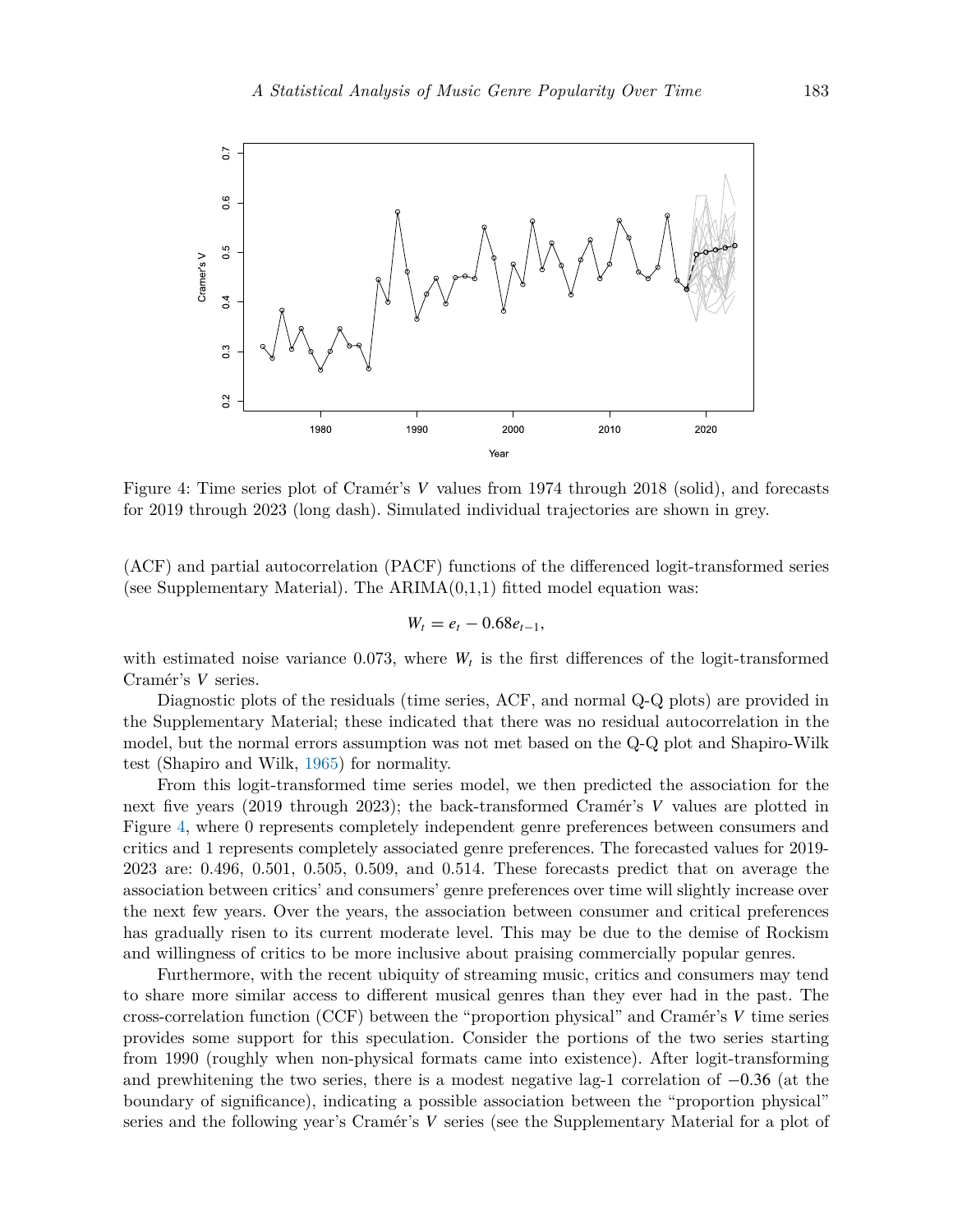the full CCF). Specifically, as physical formats decline and streaming becomes more prevalent, the association between consumers' and critics' preferences tends to rise.

To illustrate the uncertainty in the forecasts, we used our  $ARIMA(0,1,1)$  model to simulate 20 future trajectories of Cramér's *V* values, as seen in grey in Figure [4.](#page-15-0) These were done with the simulate function in the forecast package (Hyndman et al., [2020\)](#page-18-16) with resampled errors since the normal error assumption was not met. These represent hypothetical realizations of the next five years' Cramér's *V* values, and the forecasts are averages from the population of future realizations.

# **7 Discussion**

Genre, as previously noted, is an imperfect measure for categorizing music due to its inherent subjectivity; however, compared to other measures, genre is one of the most understood and accepted ways to categorize and identify music preference. One of the most difficult aspects of this study was assigning genres to albums where the music crossed stylistic boundaries. (A possible future solution might be found in genre classifiers based on artificial intelligence, extending the methods discussed in Jain et al. ([2021\)](#page-18-3).) This difficulty in determining genres was most notable for modern alternative rock that blended pop, rock, and folk influences. In fact, through its development, rock became fragmented into numerous subgenres (Bogdanov et al., [2002\)](#page-17-11). One could conceive of replicating this analysis on rock music alone, treating the subgenres as the categories of interest.

Our analysis presented challenges related to the complexity and autocorrelation of the data, particularly in forecasting. Our forecasting approach yielded honest quantification of the uncertainty through simulating future values of unlagged predictors and through simulating values of our model coefficients. Our model's inclusion of lagged dependent variables (LDVs) as predictors limited our ability to forecast more than one year in the future without having to plug unknown LDV values into the prediction equation. In practice, we would recommend forecasting sequentially one year at a time rather than far into the future.

An alternative approach to fitting two separate multinomial models and then assessing association with Cramér's *V* would be to consider a more complex likelihood that includes the Hot 100 and Pazz & Jop genre counts together and models the correlation as part of the likelihood. However, this approach would preclude using standard models, such as the multinomial logit model, since in such combined data vectors, certain songs could appear in both Hot 100 counts and Pazz & Jop counts at once, violating the independence condition of the multinomial.

To measure genre popularity, we simply counted appearances in the annual Hot 100 and Pazz & Jop lists. An alternative way to measure popularity (and potentially an approach for future research) would be to create a numerical metric that weighted the position in the lists of a song or album. The nature of such a weighting is somewhat arbitrary and would potentially influence heavily the conclusions, so implementing such a scheme would require caution. In addition, since our data are measured annually, the yearly ranking is likely to be influenced by the time of year the song or album was released and thus may not fully reflect its true popularity.

This study demonstrated the changes in music genre popularity over the past 40 years. We modeled how music genres' popularity changes during different decades, noted the importance of new recording technology on genre preference, and measured how critics' opinions related to those of the masses. The decline of Rock and rise of Rap/Hip-Hop, Country, and Pop suggest interesting changes in culture and music preference. Perhaps a shift in generational values is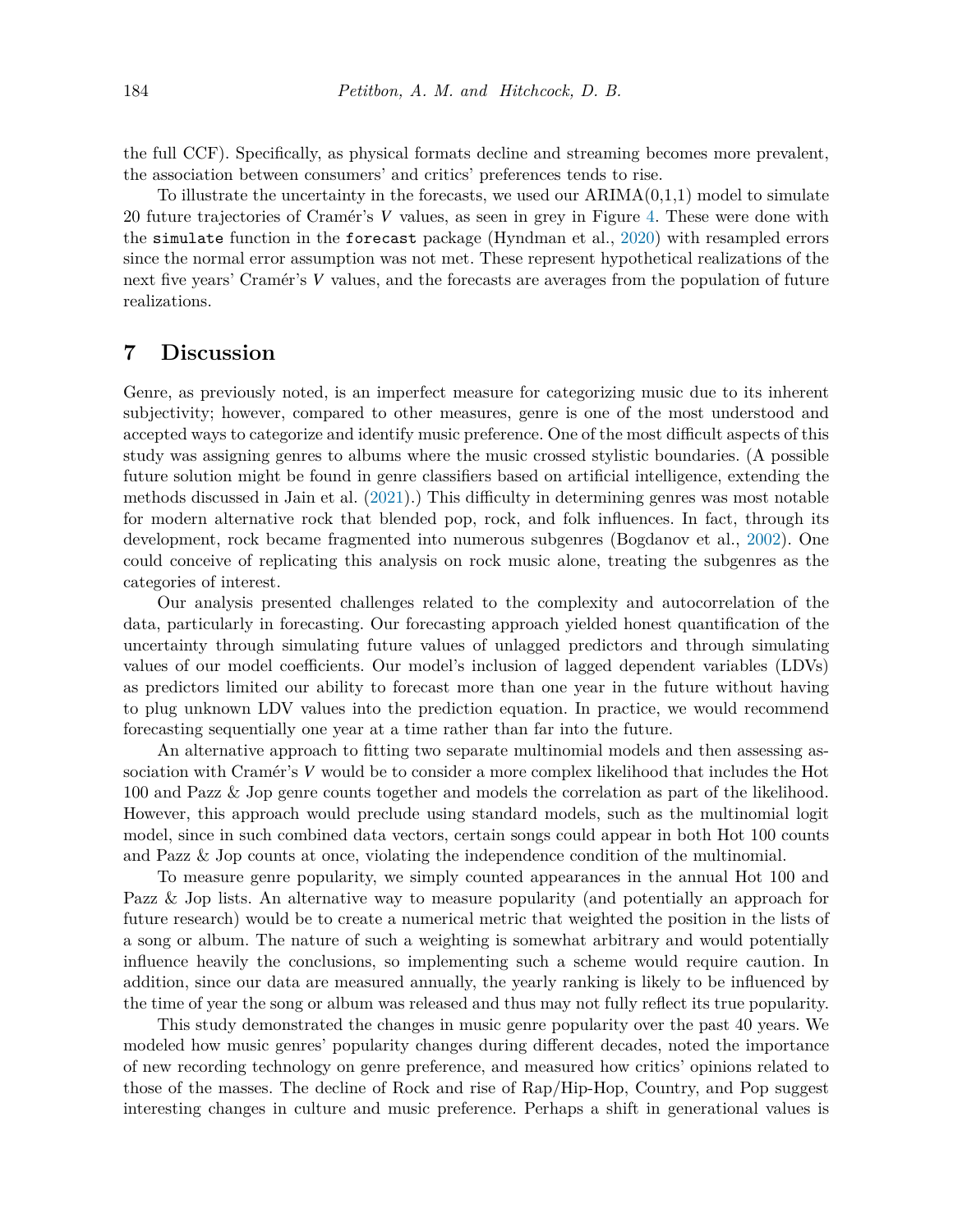reflected through changing opinions about lyrics, rhythms, and instrumentation. Understanding what genres are popular and why helps us to relate to others and comprehend the changing cultural environment in which we live, which imbues with new relevance the classic question: What kind of music do you like?

# **Supplementary Material**

This includes the raw data files for both Hot 100 and Pazz & Jop listing singles and albums and genre assignments and all R code used in our analysis along with an explanatory README.txt file. Other items include: Full tables of genre counts for years 1974-2018; Tables of estimated multinomial logit model coefficients; Scatterplot matrix of candidate predictors; Various residual plots; Diagnostic plots for association analysis; Boxplots of 2019 Hot 100 forecasts from the model with the cubic time trend; and the cross-correlation function graph.

## **Acknowledgement**

The authors thank the editor and the anonymous referees, whose comments have improved the article.

# **References**

- <span id="page-17-6"></span>Agresti A (2015). *Foundations of Linear and Generalized Linear Models*. John Wiley & Sons.
- <span id="page-17-8"></span>Akaike H (1973). Information theory and an extension of the maximum likelihood principle. In: *Second International Symposium on Information Theory* (BN Petrov, F Csáki, eds.), 267–281. Akadémiai Kiadó, Budapest.
- <span id="page-17-0"></span>Andrews C, Gardiner K, Jain TK, Olomi Y, North AC (2020). Culture, personal values, personality, uses of music, and musical taste. *Psychology of Aesthetics, Creativity, and the Arts.* Advance online publication.
- <span id="page-17-2"></span>Beckwith J (2016). The evolution of music genre popularity. The DataFace. Online at [https://](https://thedataface.com/2016/09/culture/genre-lifecycles) [thedataface.com/2016/09/culture/genre-lifecycles.](https://thedataface.com/2016/09/culture/genre-lifecycles) Posted September 7, 2016. Accessed July 8, 2021.
- <span id="page-17-11"></span>Bogdanov V, Woodstra C, Erlewine ST (2002). *All Music Guide to Rock: the Definitive Guide to Rock, Pop, and Soul*. Hal Leonard Corporation.
- <span id="page-17-1"></span>Bradlow ET, Fader PS (2001). A Bayesian lifetime model for the "Hot 100" Billboard songs. *Journal of the American Statistical Association*, 96(454): 368–381.
- <span id="page-17-7"></span>Breslow NE, Clayton DG (1993). Approximate inference in generalized linear mixed models. *Journal of the American Statistical Association*, 88(421): 9–25.
- <span id="page-17-3"></span>Bryson B (1996). "Anything but heavy metal": Symbolic exclusion and musical dislikes. *American Sociological Review*, 884–899.
- <span id="page-17-10"></span>Chan KS, Ripley B (2020). *TSA: Time Series Analysis*. R package version 1.3.
- <span id="page-17-4"></span>Coinnews Media Group LLC, (2021). Historical inflation rates, 1914-2021. [https://www.](https://www.usinflationcalculator.com/inflation/historical-inflation-rates) [usinflationcalculator.com/inflation/historical-inflation-rates](https://www.usinflationcalculator.com/inflation/historical-inflation-rates)
- <span id="page-17-5"></span>Condylios S (2020). priceR: Economics and Pricing Tools. R package version 0.1.5.
- <span id="page-17-9"></span>Cramér H (1945). *Mathematical Methods of Statistics*. Univ. Press, Princeton, NJ.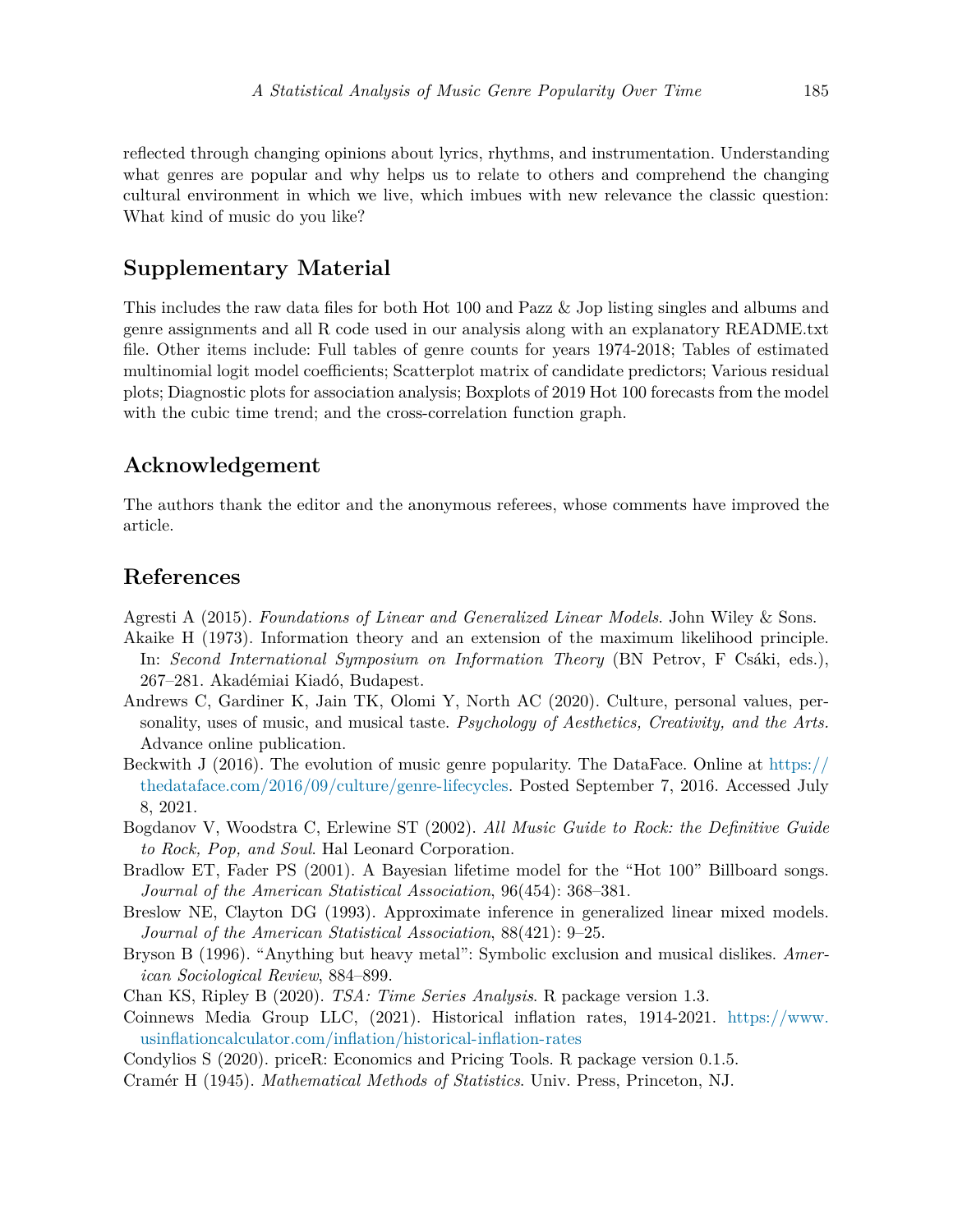- <span id="page-18-18"></span>Crawford S (2021). Facebook's Village Voice Pazz & Jop Rip off Poll 2020, reviewed. Rock NYC. Online at [http://rocknyc.live/facebooks-village-voice-pazz-and-jop-rip-off-poll-2020](http://rocknyc.live/facebooks-village-voice-pazz-and-jop-rip-off-poll-2020-reviewed.html) [reviewed.html](http://rocknyc.live/facebooks-village-voice-pazz-and-jop-rip-off-poll-2020-reviewed.html). Posted January 4, 2021. Accessed February 3, 2022.
- <span id="page-18-19"></span>Crawford S (2022). Village Voice Pazz and Jop Ripoff Poll 2021. Rock NYC. Online at [https:](https://rocknyc.live/village-voice-pazz-and-jop-ripoff-poll-2021.html) [//rocknyc.live/village-voice-pazz-and-jop-ripoff-poll-2021.html.](https://rocknyc.live/village-voice-pazz-and-jop-ripoff-poll-2021.html) Posted January 16, 2022. Accessed February 3, 2022.
- <span id="page-18-12"></span>Fokianos K, Kedem B (2004). Partial likelihood inference for time series following generalized linear models. *Journal of Time Series Analysis*, 25(2): 173–197.
- <span id="page-18-0"></span>Greenberg DM, Baron-Cohen S, Stillwell DJ, Kosinski M, Rentfrow PJ (2015). Musical preferences are linked to cognitive styles. *PloS One*, 10(7): e0131151.
- <span id="page-18-10"></span>GSS Data Explorer (2021). Think of self as liberal or conservative. [https://gssdataexplorer.](https://gssdataexplorer.norc.org/variables/178/vshow) [norc.org/variables/178/vshow](https://gssdataexplorer.norc.org/variables/178/vshow).
- <span id="page-18-6"></span>Harvilla R (2017). Have we reached the end of poptimism? *TheRinger. com*, Online at <https://www.theringer.com/music/2017/11/16/16666306/taylor-swift-poptimism-2017>. Posted November 16, 2017. Accessed June 25, 2021.
- <span id="page-18-15"></span>Hiller RS, Walter JM (2017). The rise of streaming music and implications for music production. *Review of Network Economics*, 16(4): 351–385.
- <span id="page-18-2"></span>Hofstede G (2001). *Culture's Consequences: Comparing Values, Behaviors, Institutions and Organizations Across Nations*. Sage Publications.
- <span id="page-18-14"></span>Hosseini R, Le ND, Zidek JV (2012). Time-varying Markov models for binary temperature series in agrorisk management. *Journal of Agricultural, Biological, and Environmental Statistics*,  $17(2): 283 - 305.$
- <span id="page-18-5"></span>Hyden S (2018). *Twilight of the Gods: A Journey to the End of Classic Rock*. HarperCollins.
- <span id="page-18-16"></span>Hyndman R, Athanasopoulos G, Bergmeir C, Caceres G, Chhay L, O'Hara-Wild M, et al. (2020). forecast: Forecasting functions for time series and linear models. R package version 8.13.
- <span id="page-18-3"></span>Jain R, Sharma R, Nagrath P, Jain R (2021). Music genre classification chatbot. In: *Proceedings of Second International Conference on Computing, Communications, and Cyber-Security*, 393–408. Springer.
- <span id="page-18-13"></span>Liang KY, Zeger SL (1986). Longitudinal data analysis using generalized linear models. *Biometrika*, 73(1): 13–22.
- <span id="page-18-7"></span>Liu M, Hu X, Schedl M (2018). The relation of culture, socio-economics, and friendship to music preferences: A large-scale, cross-country study. *PloS One*, 13(12): e0208186.
- <span id="page-18-9"></span>Macrotrends (2021a). U.S. GDP growth rate 1961-2021. [https://www.macrotrends.net/](https://www.macrotrends.net/countries/USA/united-states/gdp-growth-rate) [countries/USA/united-states/gdp-growth-rate](https://www.macrotrends.net/countries/USA/united-states/gdp-growth-rate).
- <span id="page-18-8"></span>Macrotrends (2021b). U.S. national unemployment rate. [https://www.macrotrends.net/1316/](https://www.macrotrends.net/1316/us-national-unemployment-rate) [us-national-unemployment-rate](https://www.macrotrends.net/1316/us-national-unemployment-rate).
- <span id="page-18-17"></span>March K (2020). Village Voice Pazz & Jop Rip-off Poll's best albums of 2019. Flood Magazine. Online at [https://floodmagazine.com/73002/village-voice-pazz-jop-rip-off-polls](https://floodmagazine.com/73002/village-voice-pazz-jop-rip-off-polls-best-albums-of-2019/)[best-albums-of-2019/.](https://floodmagazine.com/73002/village-voice-pazz-jop-rip-off-polls-best-albums-of-2019/) Posted January 8, 2020. Accessed February 3, 2022.
- <span id="page-18-1"></span>North AC, Hargreaves DJ (2007). Lifestyle correlates of musical preference: 1. relationships, living arrangements, beliefs, and crime. *Psychology of Music*, 35(1): 58–87.
- <span id="page-18-11"></span>Pedrero-Esteban LM, Barrios-Rubio A, Medina-Avila V (2019). Adolescentes, smartphones y consumo de audio digital en la era de spotify. *Comunicar*, 27: 103–112.
- <span id="page-18-4"></span>Powers D (2013). *Writing the Record: The Village Voice and the Birth of Rock Criticism*. University of Massachusetts Press.